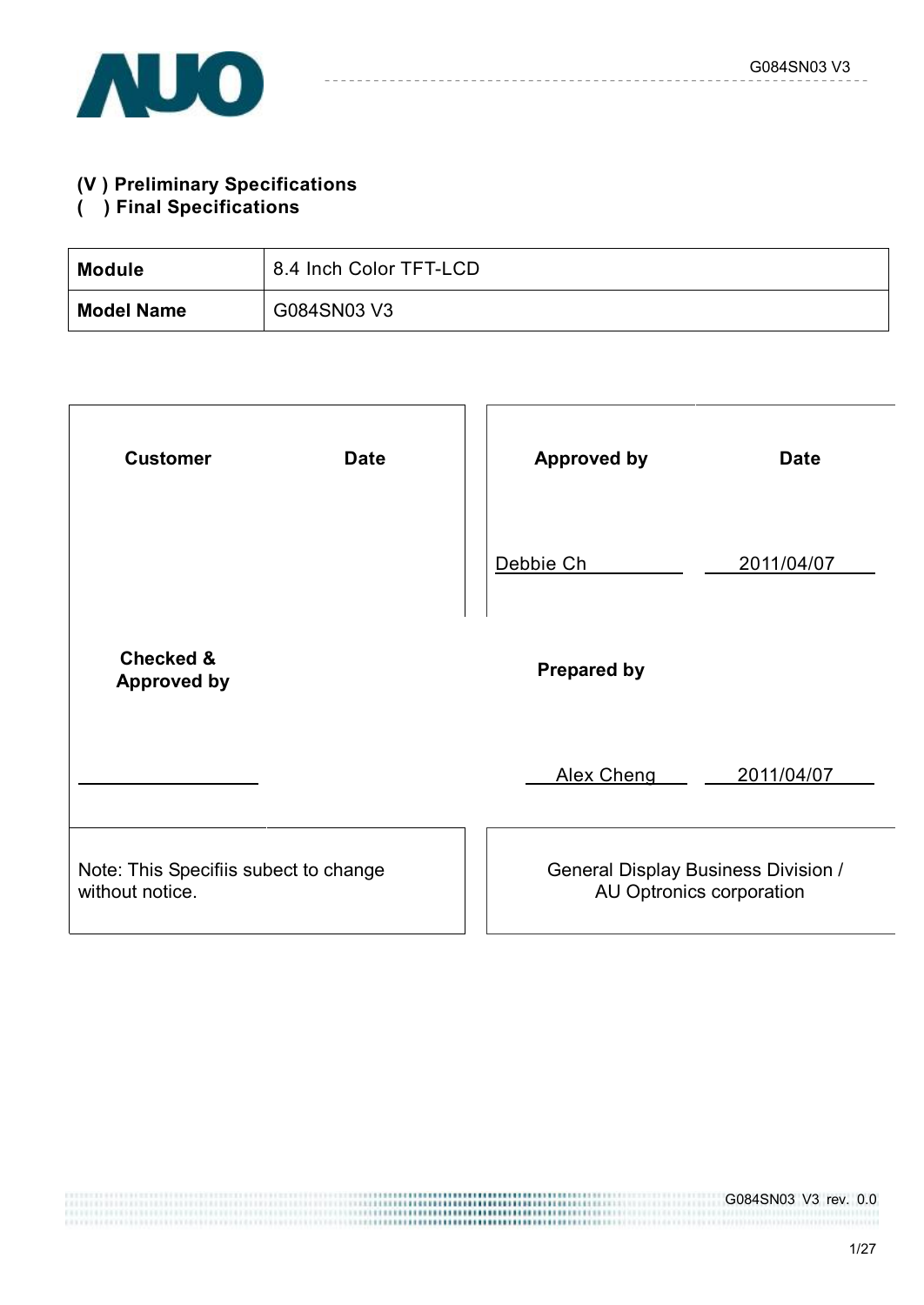

# **Contents**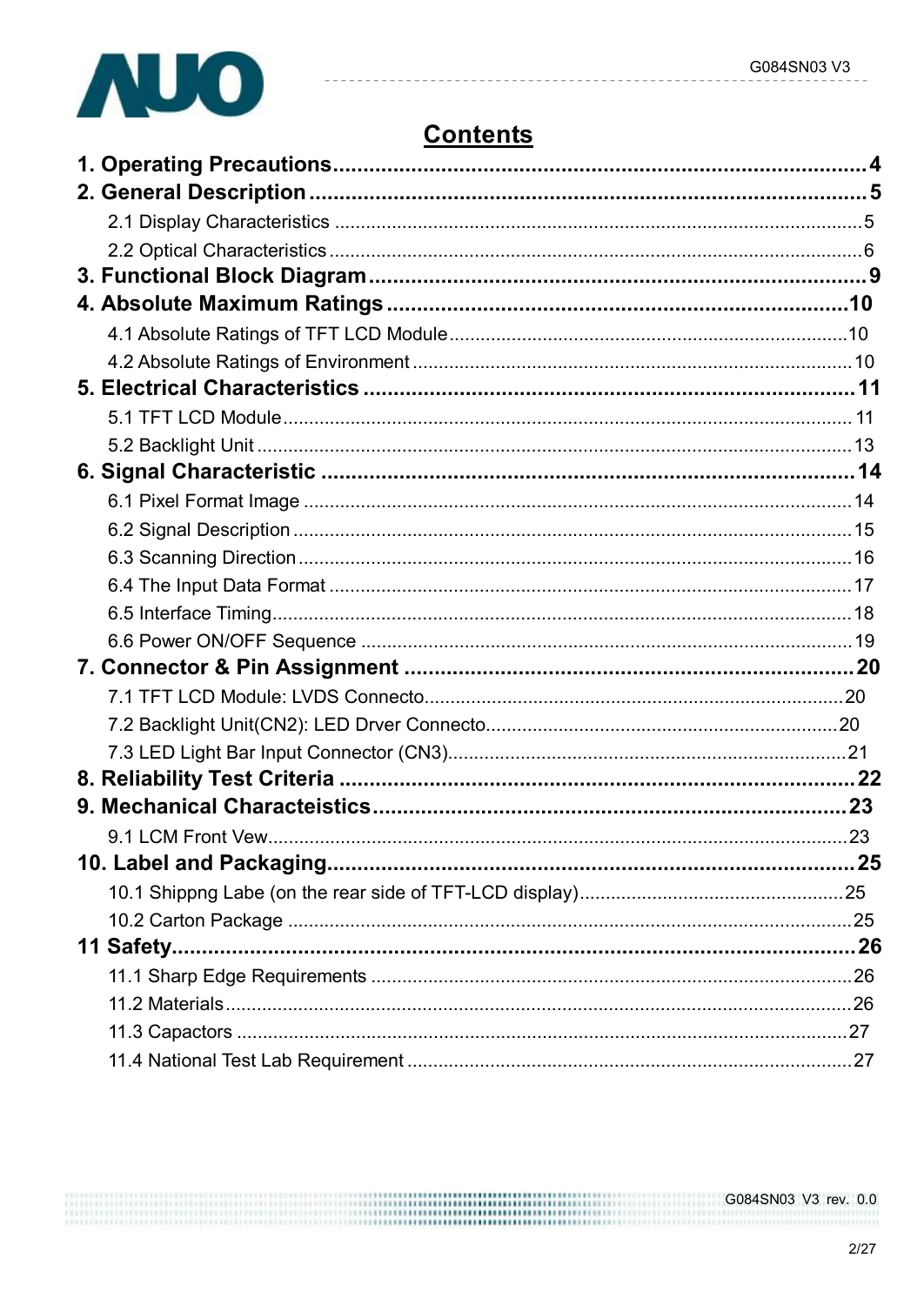

| <b>Version and Date</b> | Page | Old description      | <b>New Description</b> |
|-------------------------|------|----------------------|------------------------|
| 0.0 2011/04/07          |      | <b>First Edition</b> |                        |

 $- - -$ 

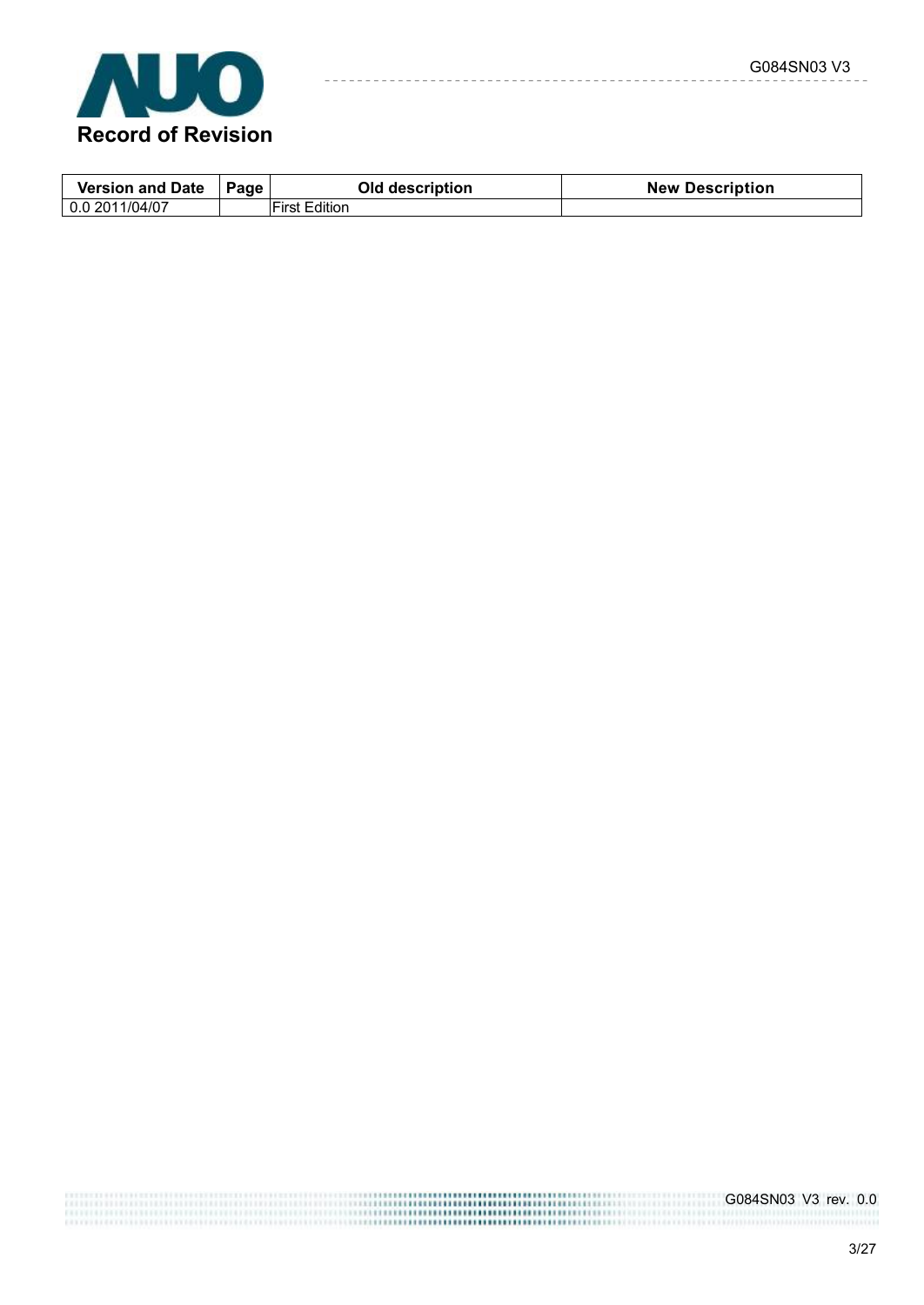

## **1. Operating Precautions**

- 1) Since front polarizer is easily damaged, please be cautious not to scratch it.
- 2) Be sure to turn off power supply when inserting or disconnecting from input connector.
- 3) Wipe off water drop immediately. Long contact with water may cause discoloration or spots.
- 4) When the panel surface is soiled, wipe it with absorbent cotton or soft cloth.
- 5) Since the panel is made of glass, it may be broken or cracked if dropped or bumpedonhard surface.
- 6) To avoid ESD (Electro Static Discharde) damage, be sure to ground yourselfbeforehandling TFT-LCD Module.
- 7) Do not open nor modify the module assembly.
- 8) Do not press the reflector sheet at the back of the module to any drecton.
- 9) In case if a module has to be put back into the packing containerotafterwas taken out from the container, do not press the center of the LED Refectoredge. Instead, press at the far ends of the LED Reflector edge softly. Otherwise the TFTModue may be damaged.
- 10)At the insertion or removal of the Signal InterfaceConnector,besurenot to rotate nor tilt the Interface Connector of the TFT Module.
- 11)11)After installation of the TFT Module into an encosure(Notebook PC Bezel, for example), do not twist nor bend the TFT Moduleevenmmentary.Atdesgnng the enclosure, it should be taken into consideration that nobendng/twstingforces are applied to the TFT Module from outside. Otherwise the TFTModue may be damaged.
- 12)Small amount of materials having no fammability grade is used in the LCD module. The LCD module should be suppliedbypowercompliedwithrequirements of Limited Power Source (IEC60950 or UL1950), or be applied exemption.
- 13)Severe temperature condition may result in different luminance, response time.
- 14)Continuous operating TFT-LCD Module under high temperature environment may accelerate LED light bar exhauston and reduce luminance dramatically.
- 15)The dataonthsspecificationsheet is applicable when LCD module is placed in landscape position.
- 16)Continuousdsplayingfixed pattern may induce image sticking. It is recommended to use screen saver or shuffe content periodically if fixed pattern is displayed on the screen.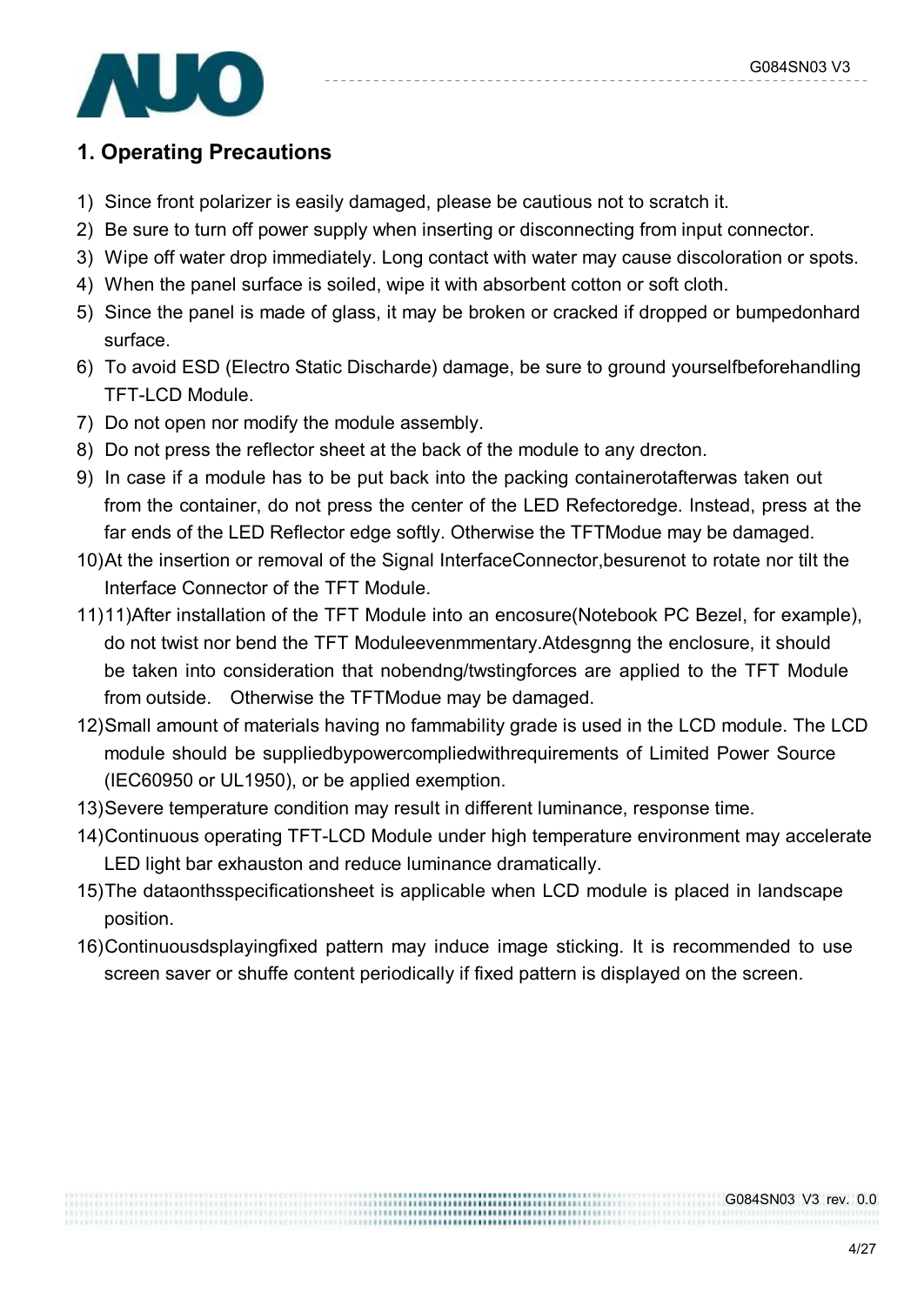

This specification applies to the 8.4 inch color TFT LCD module G084SN03 V3.

This module is designed for display units for Industrial Applications.

The screen format is intended to support the SVGA (800(H) x 600(V)) screen and 16.2M (RGB 8-bits) or 262k colors (RGB 6-bits).

All input signals are LVDS interface compatible.

LED Driver is embedded.

This is a RoHS product.

## **2.1 Display Characteristics**

The following items are characteristics summary on the table under 25 ℃ condition:

| <b>Items</b>                                                     | <b>Unit</b>                                              | <b>Specifications</b>                                  |
|------------------------------------------------------------------|----------------------------------------------------------|--------------------------------------------------------|
| Screen Diagonal                                                  | [inch]                                                   | 8.4 (213.4mm)                                          |
| <b>Active Area</b>                                               | [mm]                                                     | 170.4(H) 127.8(V)                                      |
| Pixels H x V                                                     |                                                          | 3(RGB) 600                                             |
| <b>Pixel Pitch</b>                                               | [mm]                                                     | 0.213 0.213                                            |
| <b>Pixel Arrangement</b>                                         | R.G.B. Vertical Stripe                                   |                                                        |
| Display Mode                                                     | TN, Normally White                                       |                                                        |
| Nominal Input Voltage VDD                                        | [Volt]                                                   | $3.3$ (typ)                                            |
| <b>Typical Power Consumption</b>                                 | [Watt]                                                   | <b>TBD</b>                                             |
| Weight                                                           | [Grams]                                                  | <b>TBD</b>                                             |
| <b>Physical Size</b>                                             | [mm]                                                     | 203.0(W) x 142.5(H) x 5.7(D) (typ.)                    |
| <b>Electrical Interface</b>                                      |                                                          | 1 channel LVDS                                         |
| <b>Surface Treatment</b>                                         |                                                          | Anti-glare, Hardness 3H                                |
| <b>Support Color</b>                                             |                                                          | 262K(6-bit) / 16.2M(8-bit)                             |
| <b>Temperature Range</b><br>Operating<br>Storage (Non-Operating) | $[^{\circ}C]$<br>$\mathsf{I}^\circ\mathsf{C} \mathsf{I}$ | -20 to 70 (panel surface temperature)<br>$-20$ to $70$ |
| RoHS Compliance                                                  |                                                          | RoHS Compliance                                        |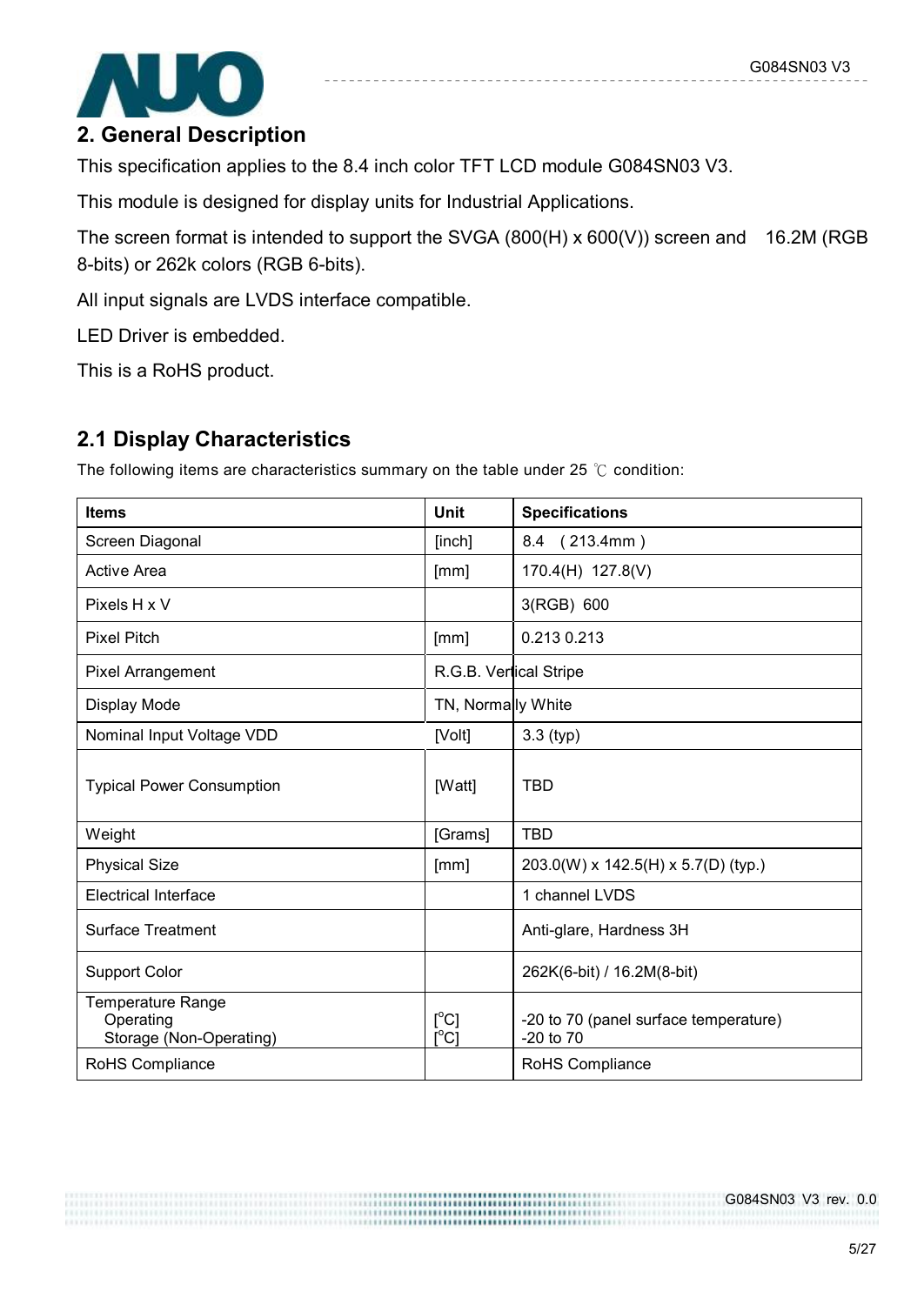

### **2.2 Optical Characteristics**

The optical characteristics are measured under stable conditions at 25℃ (Room Temperature):

| Item                   | Unit     | <b>Conditions</b>                 | Min.                         | Typ.       | Max.                         | <b>Note</b> |  |  |  |  |
|------------------------|----------|-----------------------------------|------------------------------|------------|------------------------------|-------------|--|--|--|--|
| <b>White Luminance</b> | [cd/m2]  | $IRCFL = 4.6mA$<br>(center point) | <b>TBD</b>                   | 250        |                              | 1           |  |  |  |  |
| Uniformity             | $\%$     | 9 Points                          | <b>TBD</b>                   | 75         |                              | 1, 2, 3     |  |  |  |  |
| <b>Contrast Ratio</b>  |          |                                   | <b>TBD</b>                   | 600        |                              | 4           |  |  |  |  |
|                        | [msec]   | Rising                            | $\qquad \qquad \blacksquare$ | <b>TBD</b> | <b>TBD</b>                   |             |  |  |  |  |
| Response Time          | [msec]   | Falling                           |                              | <b>TBD</b> | <b>TBD</b>                   | 5           |  |  |  |  |
|                        | [msec]   | Raising + Falling                 |                              | 35         | <b>TBD</b>                   |             |  |  |  |  |
|                        | [degree] | Horizontal<br>(Right)             | <b>TBD</b>                   | 80         |                              |             |  |  |  |  |
| <b>Viewing Angle</b>   | [degree] | $CR \geq 10$<br>(Left)            | <b>TBD</b>                   | 80         |                              |             |  |  |  |  |
|                        | [degree] | Vertical<br>(Upper)               | <b>TBD</b>                   | 80         |                              | 6           |  |  |  |  |
|                        | [degree] | $CR \geq 10$<br>(Lower)           | <b>TBD</b>                   | 60         |                              |             |  |  |  |  |
|                        |          | Red x                             | <b>TBD</b>                   | <b>TBD</b> | <b>TBD</b>                   |             |  |  |  |  |
|                        |          | Red y                             | <b>TBD</b>                   | <b>TBD</b> | TBD                          |             |  |  |  |  |
| Color / Chromaticity   |          | Green x                           | TBD                          | <b>TBD</b> | <b>TBD</b>                   |             |  |  |  |  |
| Coordinates            |          | Green y                           | TBD                          | <b>TBD</b> | <b>TBD</b>                   |             |  |  |  |  |
| (CIE 1931)             |          | Blue x                            | <b>TBD</b>                   | <b>TBD</b> | <b>TBD</b>                   |             |  |  |  |  |
|                        |          | Blue y                            | TBD                          | <b>TBD</b> | TBD                          |             |  |  |  |  |
|                        |          | White x                           | TBD                          | <b>TBD</b> | <b>TBD</b>                   |             |  |  |  |  |
|                        |          | White y                           | 0.30                         | 0.33       | 0.36                         |             |  |  |  |  |
| <b>Color Gamut</b>     | %        |                                   |                              | 45         | $\qquad \qquad \blacksquare$ |             |  |  |  |  |

#### Note 1: Measurement method

Equipment : Pattern Generator, Power Supply, Digital Voltmeter, Luminance meter (SR\_3 or equivalent)

Aperture 1° with 50cm viewing distance

Test Point Center

Environment *< 1 lux*

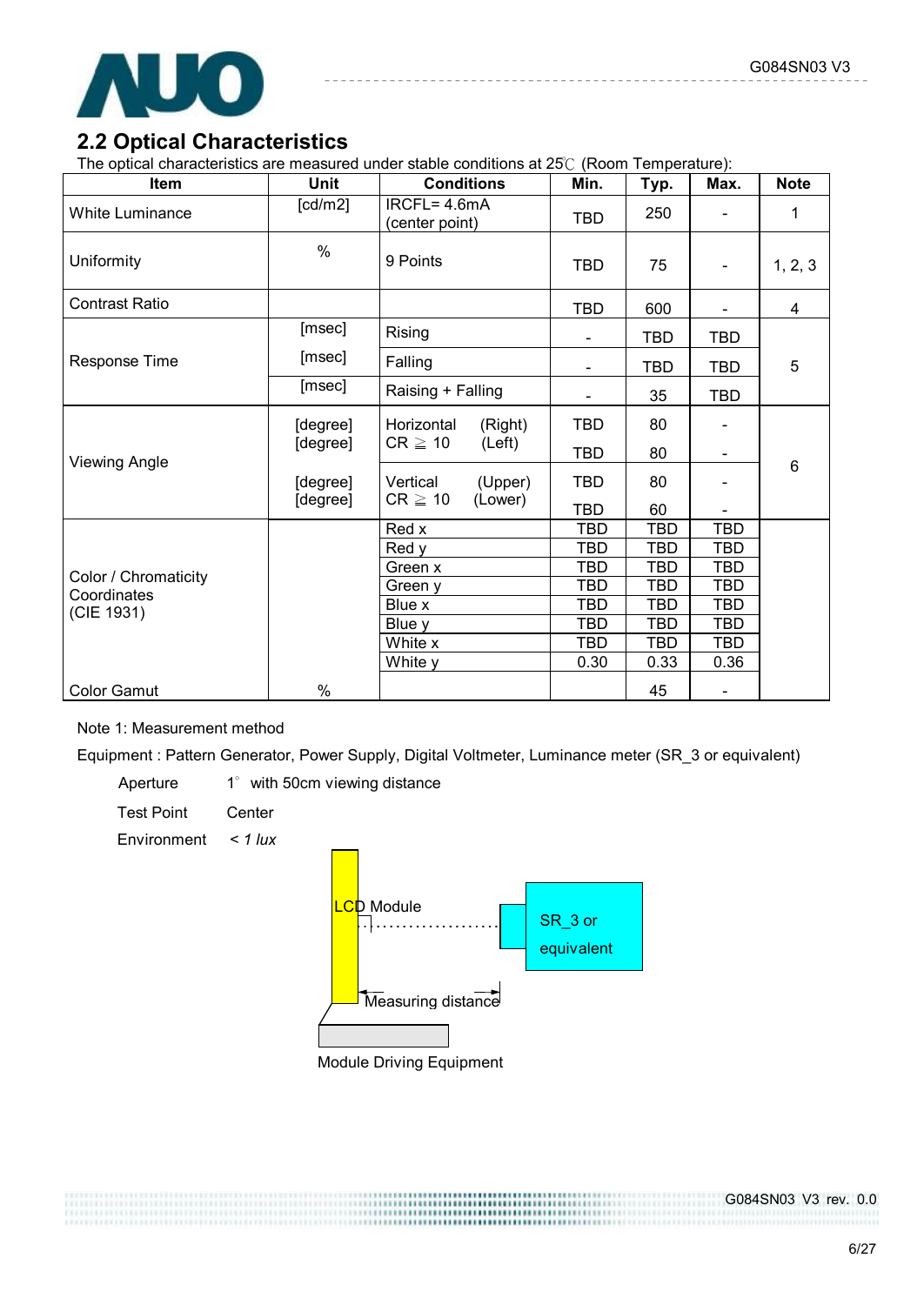



Note 2: Definition of 9 points position (Display active area : 170.4(H) x 127.8(V))

Note 3: The luminance uniformity of 9 points is defined by dividing the minimum luminance value by the maximum test point luminance.

Minimum Brightness of nine points

$$
\delta_{\text{W9}} = \frac{}{\text{Maximum brightness of nine points}}
$$

Note 4: Definition of contrast ratio (CR):

Contrast ratio (CR)= Brightness on the "White" state Brightness on the "Black" state

Note 5: Definition of response time:

The output signals of photo detector are measured when the input signals are changed from "White" to "Black" (falling time) and from "Black" to "White" (rising time), respectively. The response time interval is between 10% and 90% of amplitudes. Please refer to the figure as below.



Note 6: Definition of viewing angle

Viewing angle is the measurement of contrast ratio ≧10, at the screen center, over a 180° horizontal and 180°

7/27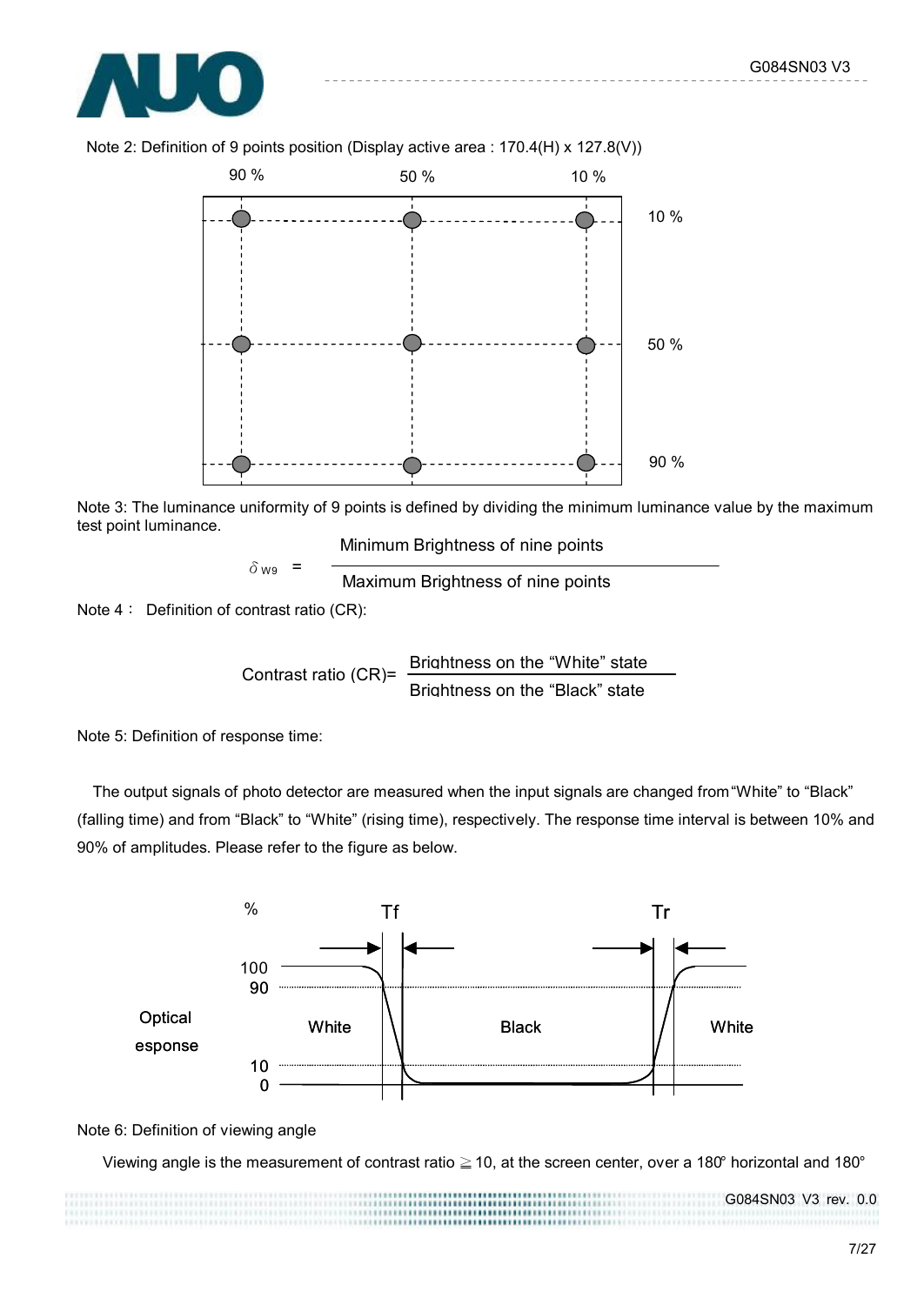

vertical range (off-normal viewing angles). The 180° viewing angle range is broken down as below: 90° (θ) horizontal left and right, and 90° (Φ) vertical high (up) and low (down). The measurement direction is typically perpendicular to the display surface with the screen rotated to its center to develop the desired measurement viewing angle.

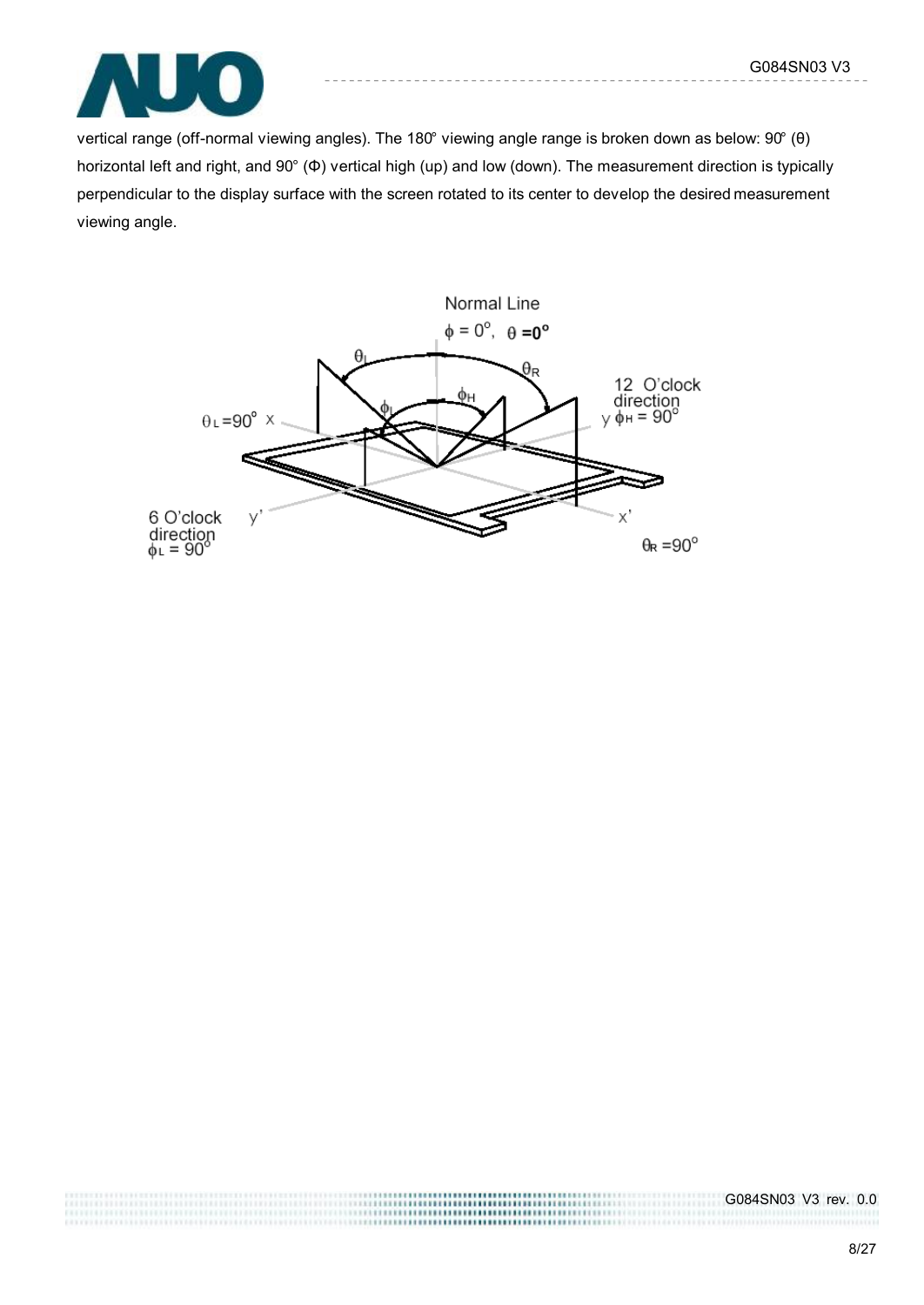

## **3. Functional Block Diagram**

The following diagram shows the functional block of the 8.4 inch color TFT/LCD module:



,,,,,,,,,,,,,,,,,,,,,,,,,,,, ............... ,,,,,,,,,,,,,,,,,,,,,,,,,,,,,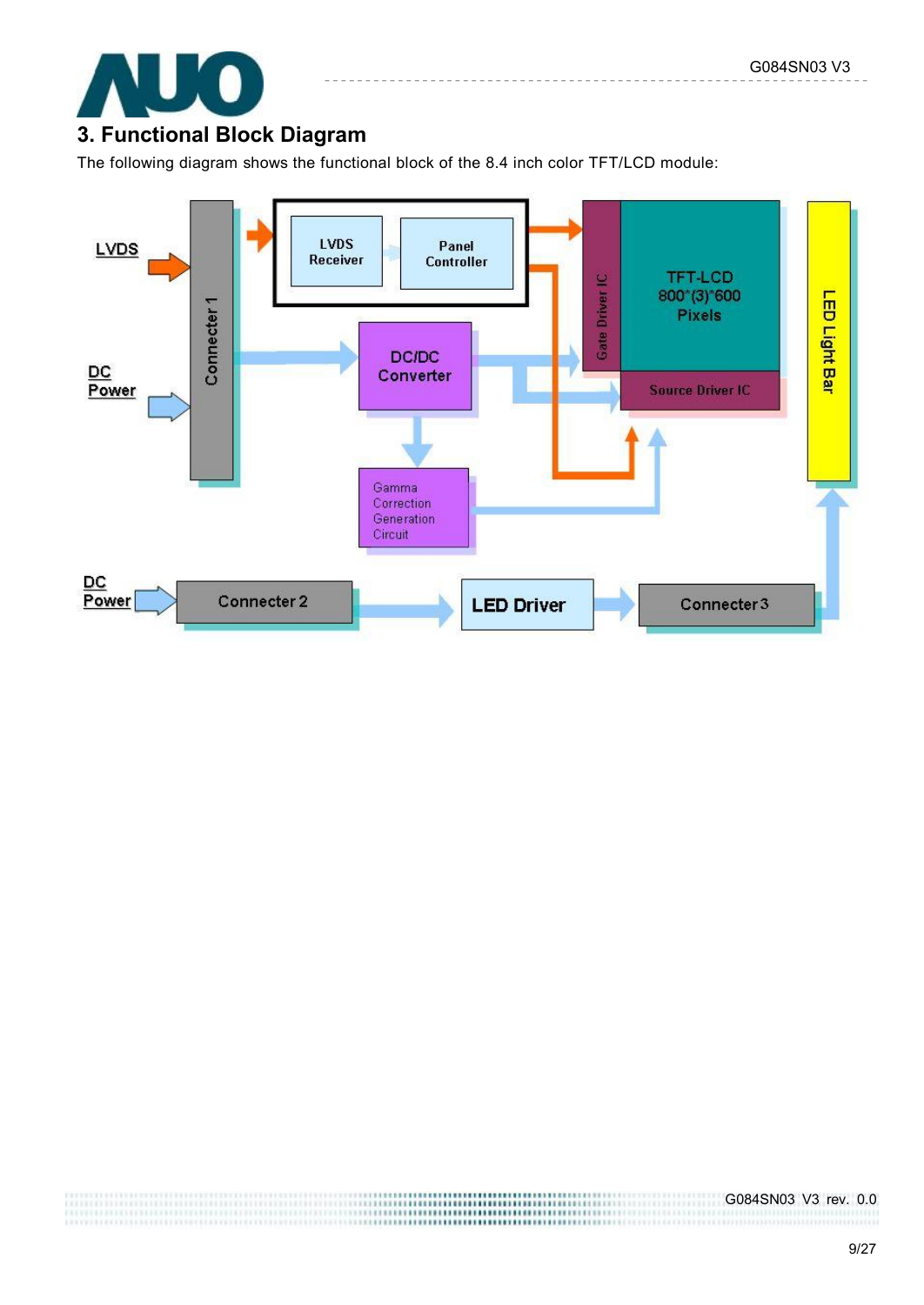

**4. Absolute Maximum Ratings** 

# **4.1 Absolute Ratings of TFT LCD Module**

| ltem                                | 3vmbol | Min  | <b>Max</b> | Unit   | <b>Conditions</b> |
|-------------------------------------|--------|------|------------|--------|-------------------|
| י Orive <sup>ה</sup> ∩<br>Logic/LCD | VDD    | −∪.ບ | $+3.6$     | [Volt] |                   |

# **4.2 Absolute Ratings of Environment**

| <b>Item</b>                  | Symbol | Min   | Max | Unit          |
|------------------------------|--------|-------|-----|---------------|
| <b>Operating Temperature</b> | TOP    | $-20$ | 70  | $\rm l^oC$ ]  |
| <b>Operation Humidity</b>    | HOP    |       | 90  | [%RH]         |
| Storage Temperature          | TST    | $-20$ | 70  | ${^{\circ}C}$ |
| <b>Storage Humidity</b>      | HST    | ۰.    | 90  | [%RH]         |

Note: Maximum Wet-Bulb should be 39℃ and no condensation.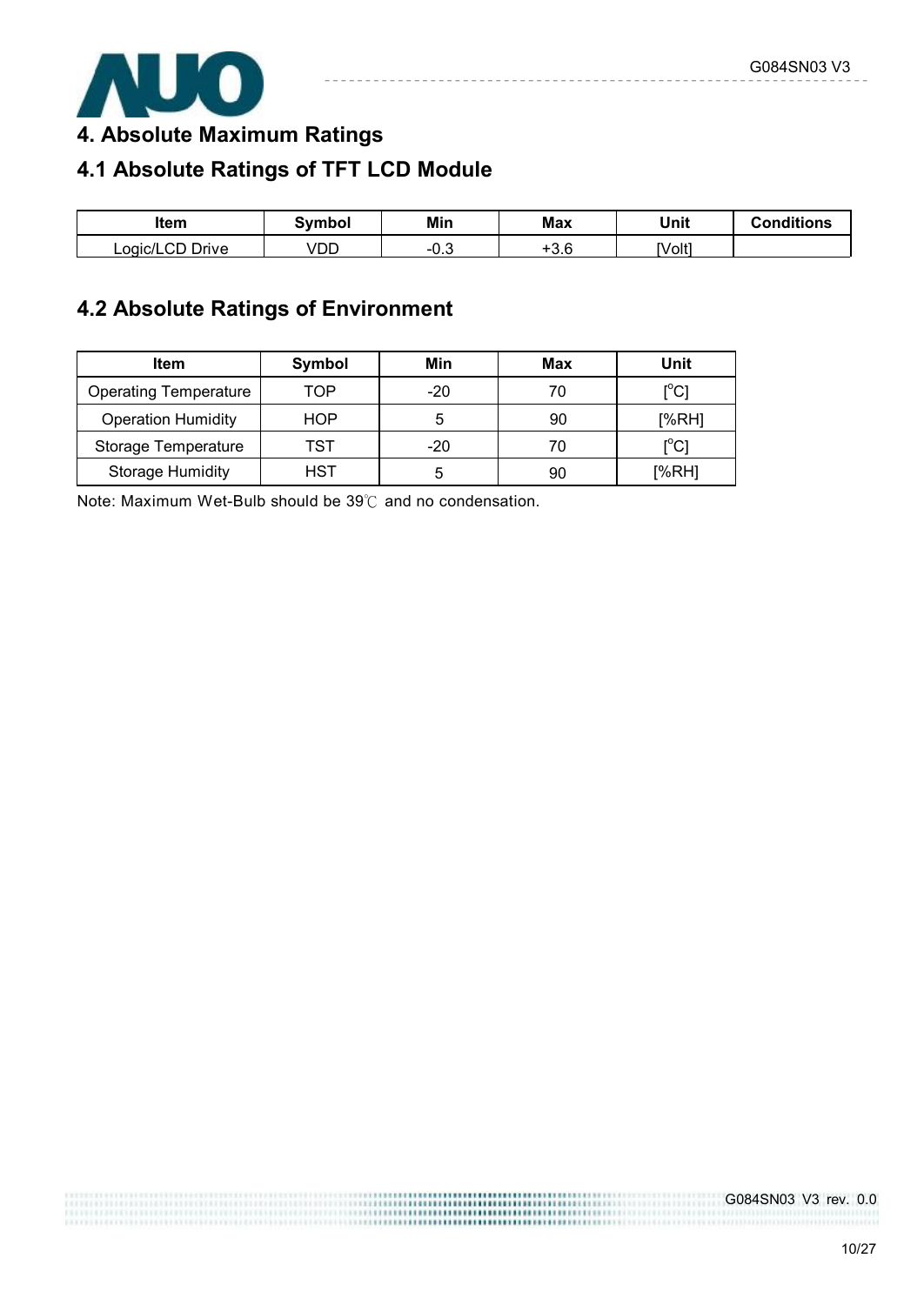

## **5. Electrical Characteristics**

## **5.1 TFT LCD Module**

### **5.1.1 Power Specification**

| Symbol     | <b>Parameter</b>           | Min | <b>Typ</b> | <b>Max</b> | <b>Units</b> | <b>Remark</b>       |
|------------|----------------------------|-----|------------|------------|--------------|---------------------|
| <b>VDD</b> | Logic/LCD Drive<br>Voltage | 3.0 | 3.3        | 3.6        | [Volt]       | ±10%                |
| <b>IDD</b> | <b>VDD Current</b>         |     | 300        | TBD        | [mA]         | 64 Gray Bar Pattern |
|            |                            |     |            |            |              | (VDD=3.3V, at 60Hz) |
| Irush      | <b>LCD Inrush Current</b>  |     |            | TBD        | [A]          | Note 1              |
|            |                            |     |            |            |              | 64 Gray Bar Pattern |
| <b>PDD</b> | <b>VDD Power</b>           |     |            | TBD        | [Watt]       | (VDD=3.3V, at 60Hz) |
|            |                            |     |            |            |              |                     |

#### Note 1: Measurement condition:



,,,,,,,,,,,,,,,,,,,,,,,,,

64 Gray pattern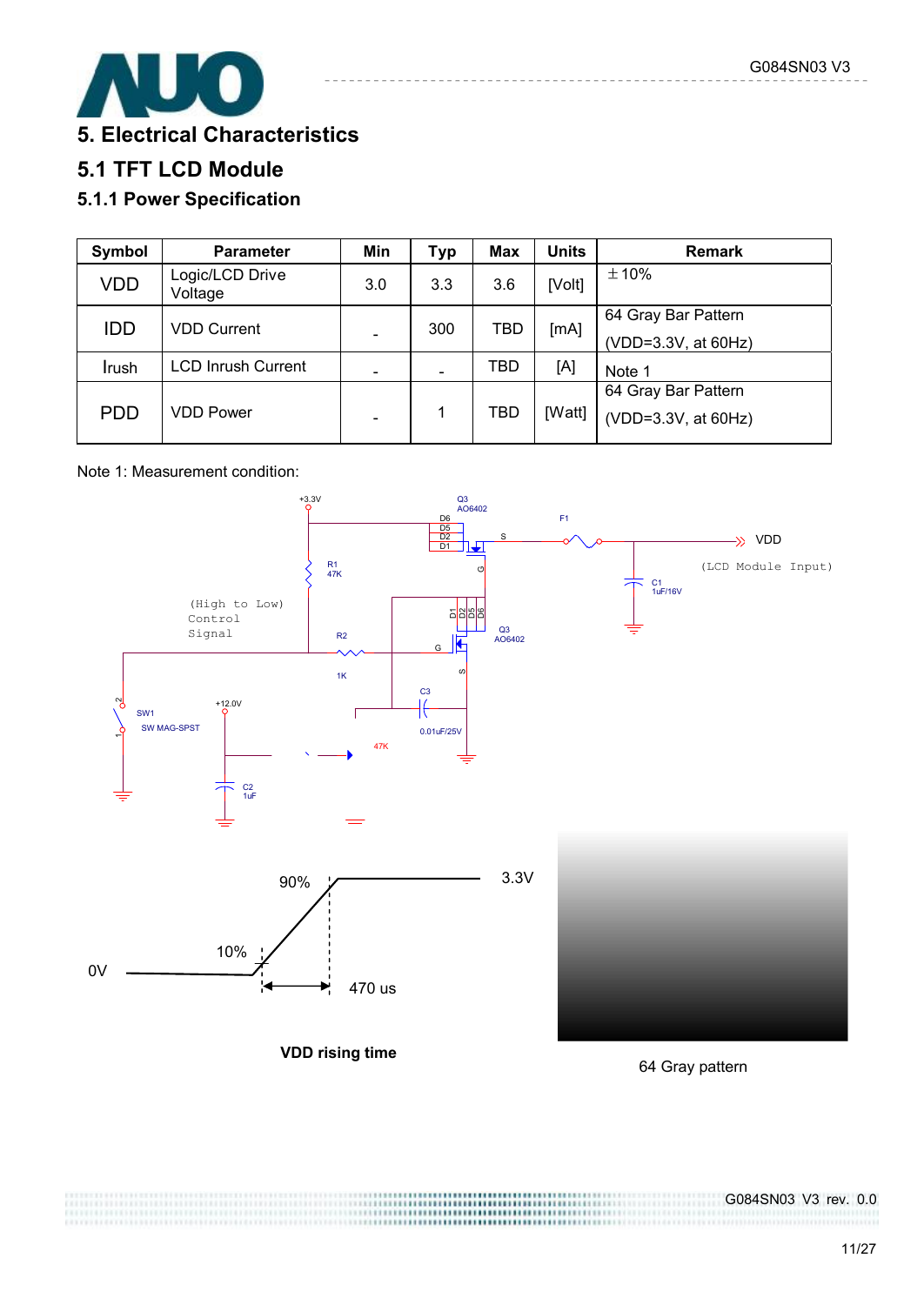

#### **5.1.2 Signal Electrical Characteristics**

Input signals shall be low or Hi-Z state when VDD is off.

| Symbol      | <b>Item</b>                            | Min.                     | Typ. | Max.                     | Unit | Remark         |
|-------------|----------------------------------------|--------------------------|------|--------------------------|------|----------------|
| <b>VTH</b>  | Differential Input High Threshold      | $\overline{\phantom{a}}$ |      | 100                      | [mV] | $VICM = 1.2V$  |
| VTL         | Differential Input Low Threshold       | $-100$                   |      | $\overline{\phantom{a}}$ | [mV] | $VICM = 1.2V$  |
| <b>VID</b>  | Input Differential Voltage             | 100                      | 400  | 600                      | [mV] |                |
| <b>VICM</b> | Differential Input Common Mode Voltage | 1.1                      |      | 1.6                      | [V]  | VTH/VTL=±100mV |

Note: LVDS Signal Waveform.



...............................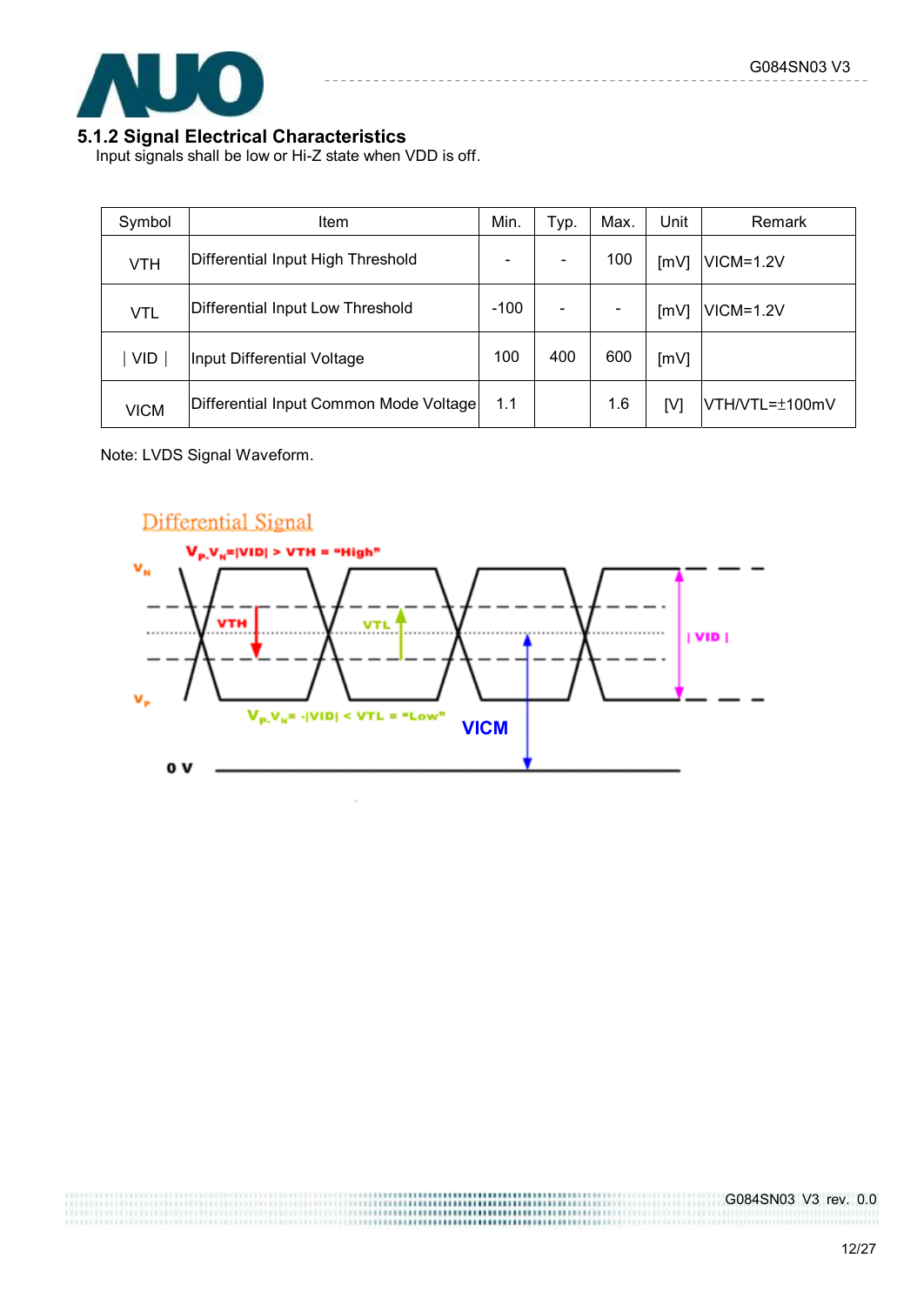

# **5.2 Backlight Unit**

#### **5.2.1 Parameter guideline for LED**

Following characteristics are measured under a stable condition using an inverter at 25℃ (Room Temperature):

| <b>Symbol</b>                | <b>Parameter</b>                | Min.                         | Typ.                     | Max.       | <b>Unit</b> | <b>Remark</b>                                  |
|------------------------------|---------------------------------|------------------------------|--------------------------|------------|-------------|------------------------------------------------|
| <b>VCC</b>                   | Input Voltage                   | 10.8                         | 12                       | 13.2       | [Volt]      |                                                |
| $I_{\text{VCC}}$             | Input Current                   |                              | 225                      | <b>TBD</b> | [A]         | 100% PWM Duty                                  |
| P <sub>vcc</sub>             | Power Consumption               | $\qquad \qquad \blacksquare$ | 2.7                      | <b>TBD</b> | [Watt]      | 100% PWM Duty                                  |
| <b>Irush LED</b>             | Inrush Current                  |                              | $\overline{\phantom{a}}$ | 1.5        | [A]         | at rising<br>time=470us                        |
| F <sub>PWM</sub>             | <b>Dimming Frequency</b>        | 200                          |                          | 20K        | [Hz]        |                                                |
|                              | <b>Swing Voltage</b>            | 3                            | 3.3                      | 5          | $\vee$      |                                                |
|                              | Dimming Duty Cycle              | 5                            |                          | 100        | %           |                                                |
| $I_F$                        | <b>LED Forward</b><br>Current   | <b>TBD</b>                   | <b>TBD</b>               | <b>TBD</b> | mA          | Ta 25 C                                        |
|                              |                                 | <b>TBD</b>                   | <b>TBD</b>               | <b>TBD</b> | Volt        | $I_F = 80 \text{mA}$ , Ta =<br>$-30^{\circ}$ C |
| $V_F$                        | <b>LED Forward</b><br>Voltage   | <b>TBD</b>                   | <b>TBD</b>               | <b>TBD</b> | Volt        | $I_F = 80 \text{mA}$ , Ta =<br>$25^{\circ}$ C  |
|                              |                                 | <b>TBD</b>                   | <b>TBD</b>               | <b>TBD</b> |             | $I_F = 80 \text{mA}$ , Ta =<br>$85^{\circ}$ C  |
| $P_{LED}$                    | <b>LED Power</b><br>Consumption | <b>TBD</b>                   | <b>TBD</b>               | <b>TBD</b> | Watt        | $I_F = 80 \text{mA}$ , Ta =<br>$25^{\circ}$ C  |
| <b>Operation</b><br>Lifetime |                                 | 25,000                       | 30,000                   |            | <b>Hrs</b>  | $I_F = 80 \text{mA}$<br>Ta= $25^{\circ}$ C     |

Note 1: Ta means ambient temperature of TFT-LCD module.

- Note 2: VCC, Ivcc,  $P_{VCC}$ , Irush LED are defined for LED B/L.(100% duty of PWM dimming)
- Note 3:  $I_F$ ,  $V_F$ ,  $P_{LED}$  are defined for LED Light Bar.
- Note 4: If G084SN05 V3 module is driven by high current or at high ambient temperature & humidity condition. The operating life will be reduced.
- Note 5: Operating life means brightness goes down to 50% initial brightness. Minimum operating life time is estimated data.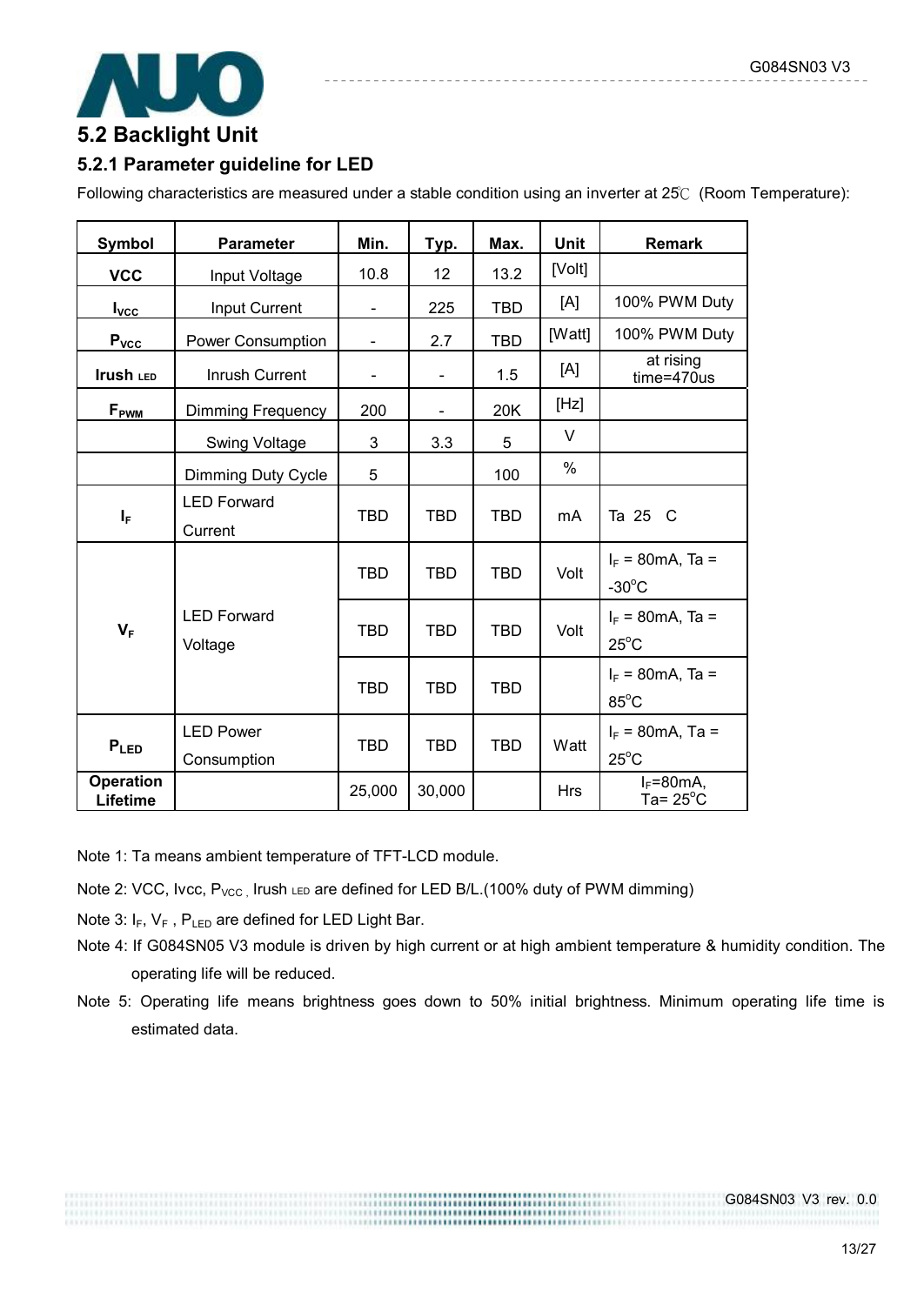

# **6. Signal Characteristic**

# **6.1 Pixel Format Image**

Following figure shows the relationship between input signal and LCD pixel format.

|            |   | $\mathbf{1}$   |              |              | $\overline{2}$ |   |  |  |  |  |  |  |  |  |  |  |  |                | 799 |   | 800            |                |   |
|------------|---|----------------|--------------|--------------|----------------|---|--|--|--|--|--|--|--|--|--|--|--|----------------|-----|---|----------------|----------------|---|
| 1st Line   | R |                |              | G B R        | G              | B |  |  |  |  |  |  |  |  |  |  |  | R              | G   |   | B R            | G              | B |
|            |   |                |              |              |                |   |  |  |  |  |  |  |  |  |  |  |  |                |     |   |                | ×              |   |
|            |   |                |              |              |                |   |  |  |  |  |  |  |  |  |  |  |  |                |     |   |                |                |   |
|            |   |                |              |              |                |   |  |  |  |  |  |  |  |  |  |  |  |                |     |   | ٠              |                |   |
|            |   | $\blacksquare$ |              |              | $\blacksquare$ |   |  |  |  |  |  |  |  |  |  |  |  | $\blacksquare$ |     |   | $\blacksquare$ |                |   |
|            |   |                |              |              |                |   |  |  |  |  |  |  |  |  |  |  |  |                |     |   |                |                |   |
|            |   |                |              |              |                |   |  |  |  |  |  |  |  |  |  |  |  |                |     |   |                | $\blacksquare$ |   |
|            |   |                |              |              |                |   |  |  |  |  |  |  |  |  |  |  |  |                |     |   |                | ×              |   |
|            |   |                |              |              |                |   |  |  |  |  |  |  |  |  |  |  |  | ٠              |     |   |                |                |   |
|            |   |                |              |              |                |   |  |  |  |  |  |  |  |  |  |  |  |                |     |   |                |                |   |
|            |   |                |              |              |                |   |  |  |  |  |  |  |  |  |  |  |  |                |     |   |                |                |   |
|            |   |                |              |              |                |   |  |  |  |  |  |  |  |  |  |  |  |                |     |   |                |                |   |
|            |   |                |              |              |                |   |  |  |  |  |  |  |  |  |  |  |  |                |     |   |                |                |   |
| 600th Line | R | G              | $\mathsf{B}$ | $\mathsf{R}$ | G              | B |  |  |  |  |  |  |  |  |  |  |  | R              | G   | B | $\mathsf{R}$   | G              | B |

,,,,,,,,,,,,,,,,,,,,,,,,,,,, ,,,,,,,,,,,,,,,,,,,,,,,,,,,,,,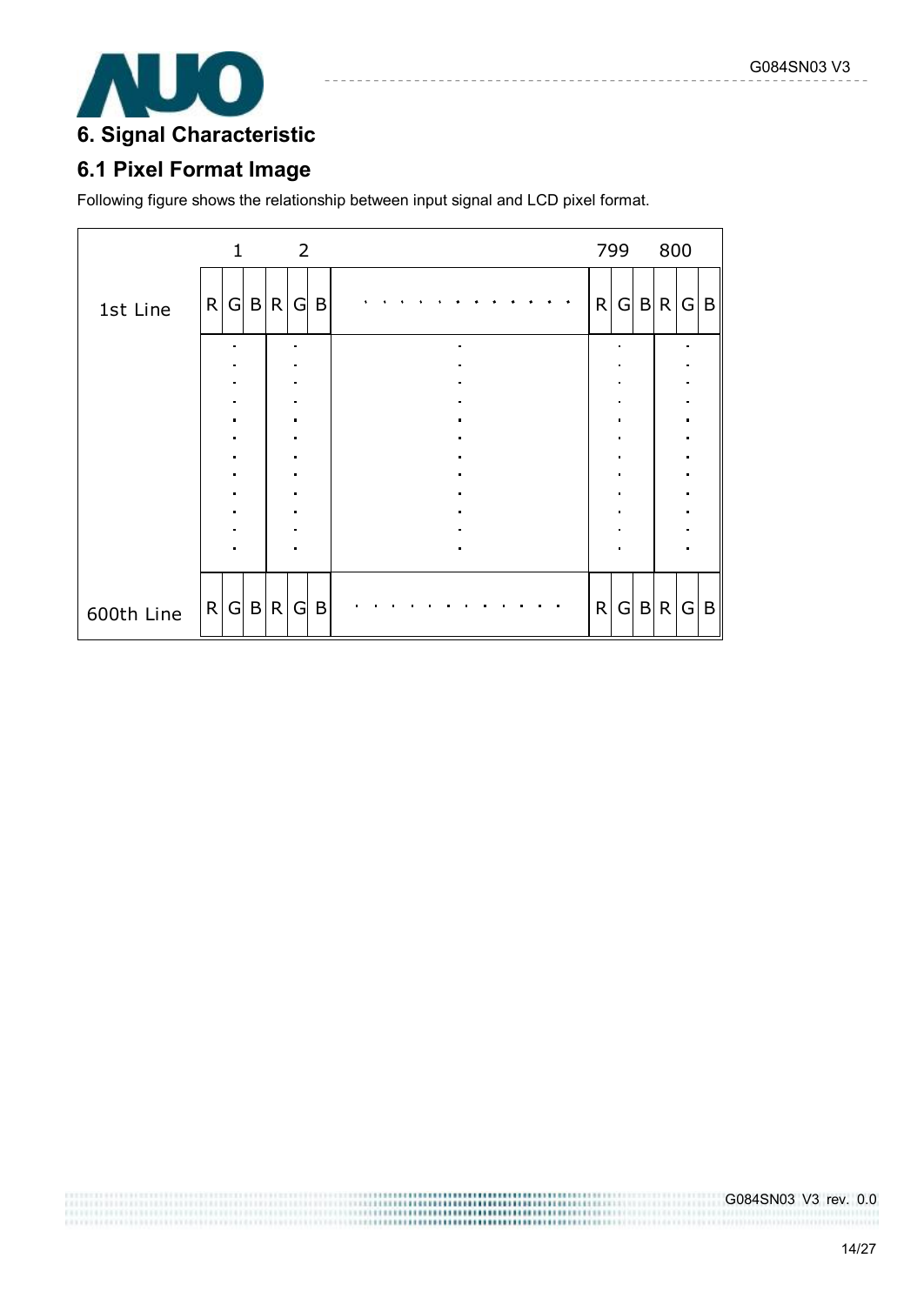

### **6.2 Signal Description**

LVDS is a differential signal technology for LCD interface and high speed data transfer device. The connector pin definition is as below.

| Pin No.        | Symbol           | <b>Description</b>                                                                                                              |
|----------------|------------------|---------------------------------------------------------------------------------------------------------------------------------|
| 1              | <b>VDD</b>       | Power Supply, 3.3V (typical)                                                                                                    |
| $\overline{2}$ | <b>VDD</b>       | Power Supply, 3.3V (typical)                                                                                                    |
| 3              | <b>UD</b>        | Vertical Reverse Scan Control,<br>Low or $NC \rightarrow Normal$ Mode.<br>High $\rightarrow$ Vertical Reverse Scan. Note        |
| 4              | <b>LR</b>        | Horizontal Reverse Scan Control,<br>Low or $NC \rightarrow Normal$ Mode.<br>High $\rightarrow$ Horizontal Reverse Scan. Note    |
| 5<br>6         | RxIN1-<br>RxIN1+ | LVDS differential data input Pair 0                                                                                             |
| 7              | <b>GND</b>       | Ground                                                                                                                          |
| 8<br>9         | RxIN2-<br>RxIN2+ | LVDS differential data input Pair 1                                                                                             |
| 10             | <b>GND</b>       | Ground                                                                                                                          |
| 11<br>12       | RxIN3-<br>RxIN3+ | LVDS differential data nput Par 2                                                                                               |
| 13             | <b>GND</b>       | Ground                                                                                                                          |
| 14             | RxCLKIN-         | LVDS differential Clock nput Par                                                                                                |
| 15             | RxCLKIN+         |                                                                                                                                 |
| 16             | <b>GND</b>       | Ground                                                                                                                          |
| 17             | <b>SEL 68</b>    | LVDS 6/8 bit select function control,<br>Low or NC $\rightarrow$ 6 Bit Input Mode.<br>High $\rightarrow$ 8 Bit Input Mode. Note |
| 18             | <b>NC</b>        | <b>NC</b>                                                                                                                       |
| 19             | RxIN4-           | LVDS differential data input Pair 3. Must be NC in 6 bit input                                                                  |
| 20             | xIN4+            | ode.                                                                                                                            |

Note : "Low" tandor 0V. Hgh " stands for 3.3V. "NC" stands for "No Connected."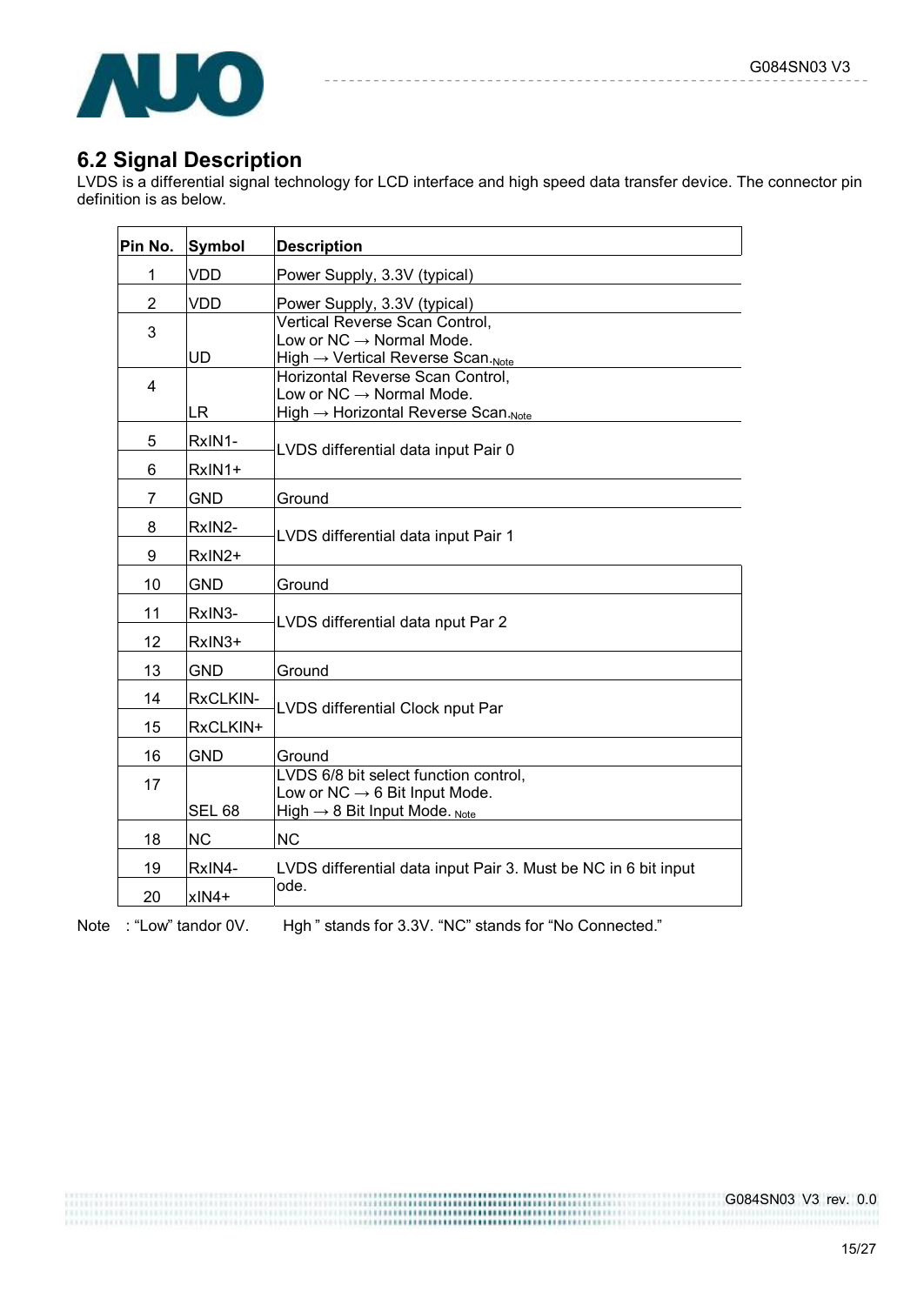

# **6.3 Scanning Direction**

The following figures show the image seen from the front view. The arrow indicates the direction of scan.













- Fig. 1 Normal scan (Pin3, UD = Low or NC ; Pin4, RL = Low or NC)
- Fig. 2 Reverse scan (Pin3, UD = Low or NC ; Pin4, RL = High)
- Fig. 3 Reverse scan (Pin3, UD = High ; Pin4, RL = Low or NC)
- Fig. 4 Reverse scan (Pin3, UD = High ; Pin4, RL = High)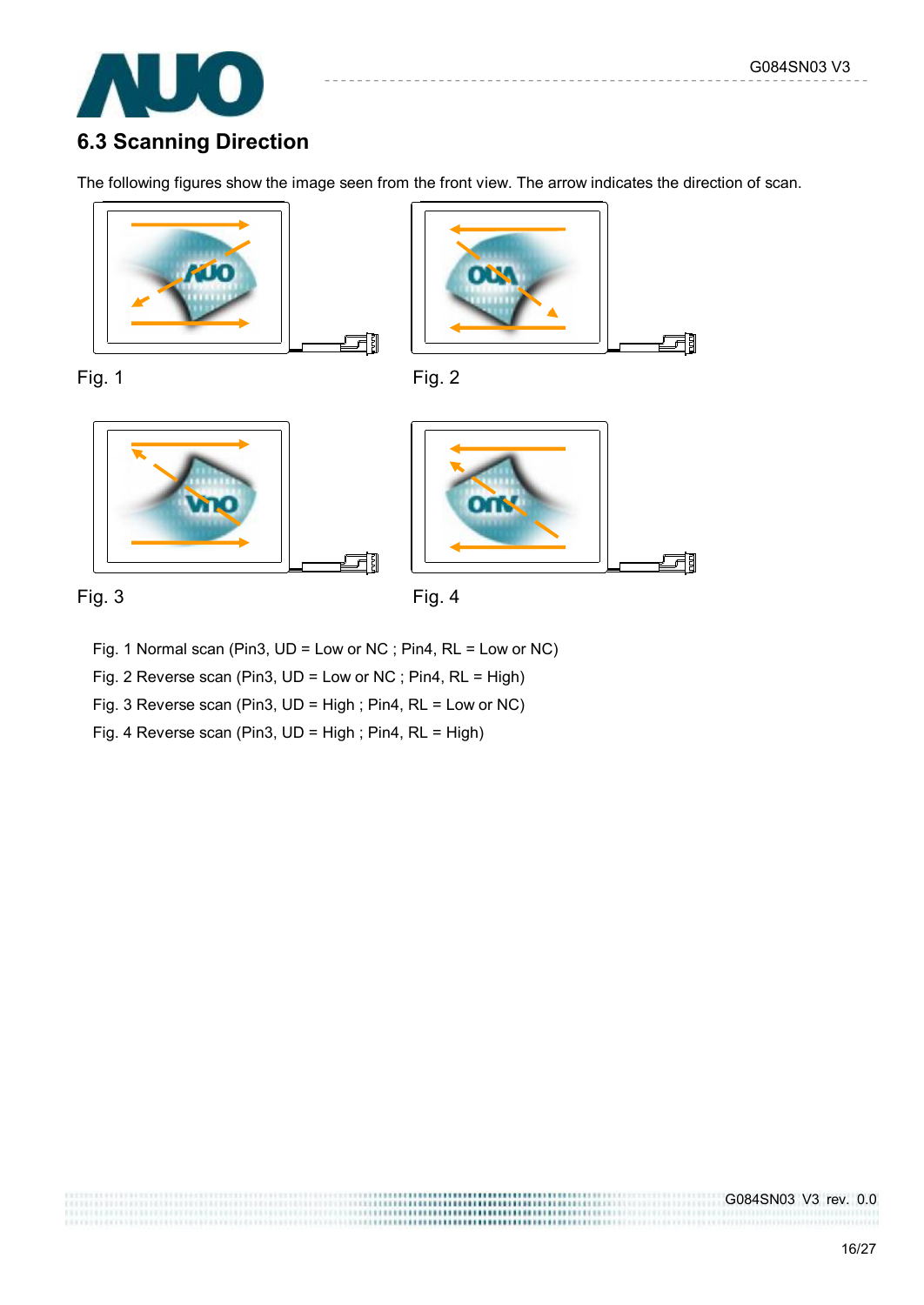

### **6.4 The Input Data Format**

#### **6.4.1 SEL68**



Note: Output signals from any system shall be low or Hi-Z state when VDD is off.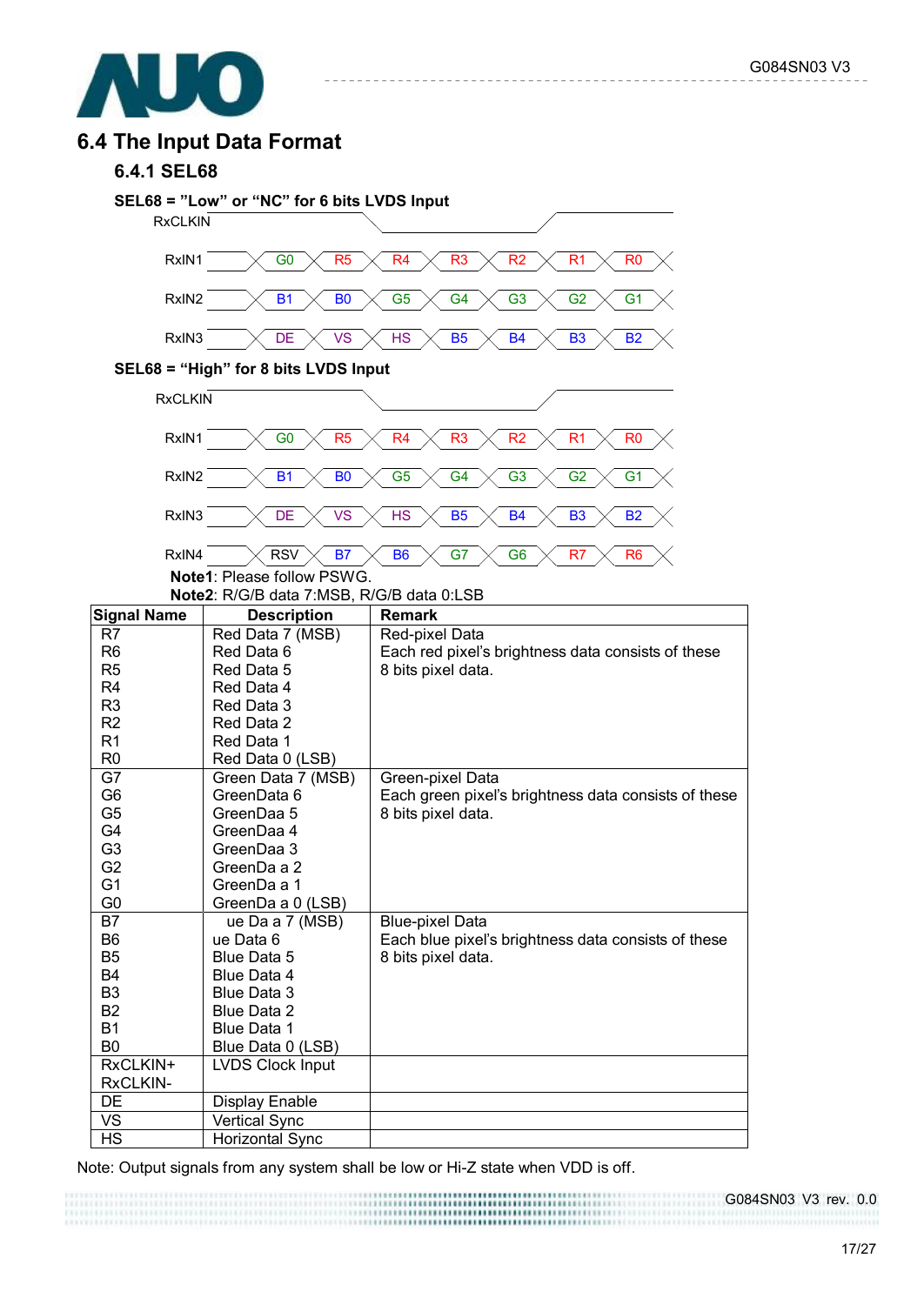

### **6.5 Interface Timing**

### **6.5.1 Timing Characteristics**

#### **DE mode only**

| Parameter             |                 | Symbol                     | Min. | Typ. | Max. | Unit                           | Condition |
|-----------------------|-----------------|----------------------------|------|------|------|--------------------------------|-----------|
| Clock frequency       |                 | $1/T_{Clock}$              | 33.6 | 39.8 | 48.3 | <b>MHz</b>                     |           |
|                       | Period          | $\mathsf{T}_{\mathsf{V}}$  | 608  | 628  | 650  |                                |           |
| Vertical<br>Section   | Active          | $\mathsf{T}_{\mathsf{VD}}$ | 600  | 600  | 600  | Tн                             |           |
|                       | Blanking        | $\mathsf{T}_{\mathsf{VB}}$ | 8    | 28   | 50   |                                |           |
|                       | Period          | $T_{\rm H}$                | 920  | 1056 | 1240 |                                |           |
| Horizontal<br>Section | Active          | $T_{HD}$                   | 800  | 800  | 800  | ${\mathsf T}_{\mathsf{Clock}}$ |           |
|                       | <b>Blanking</b> | Т <sub>нв</sub>            | 120  | 256  | 440  |                                |           |

Note: Frame rate is 60 Hz. Note: DE mode.

#### **6.5.2 Input Timing Diagram**

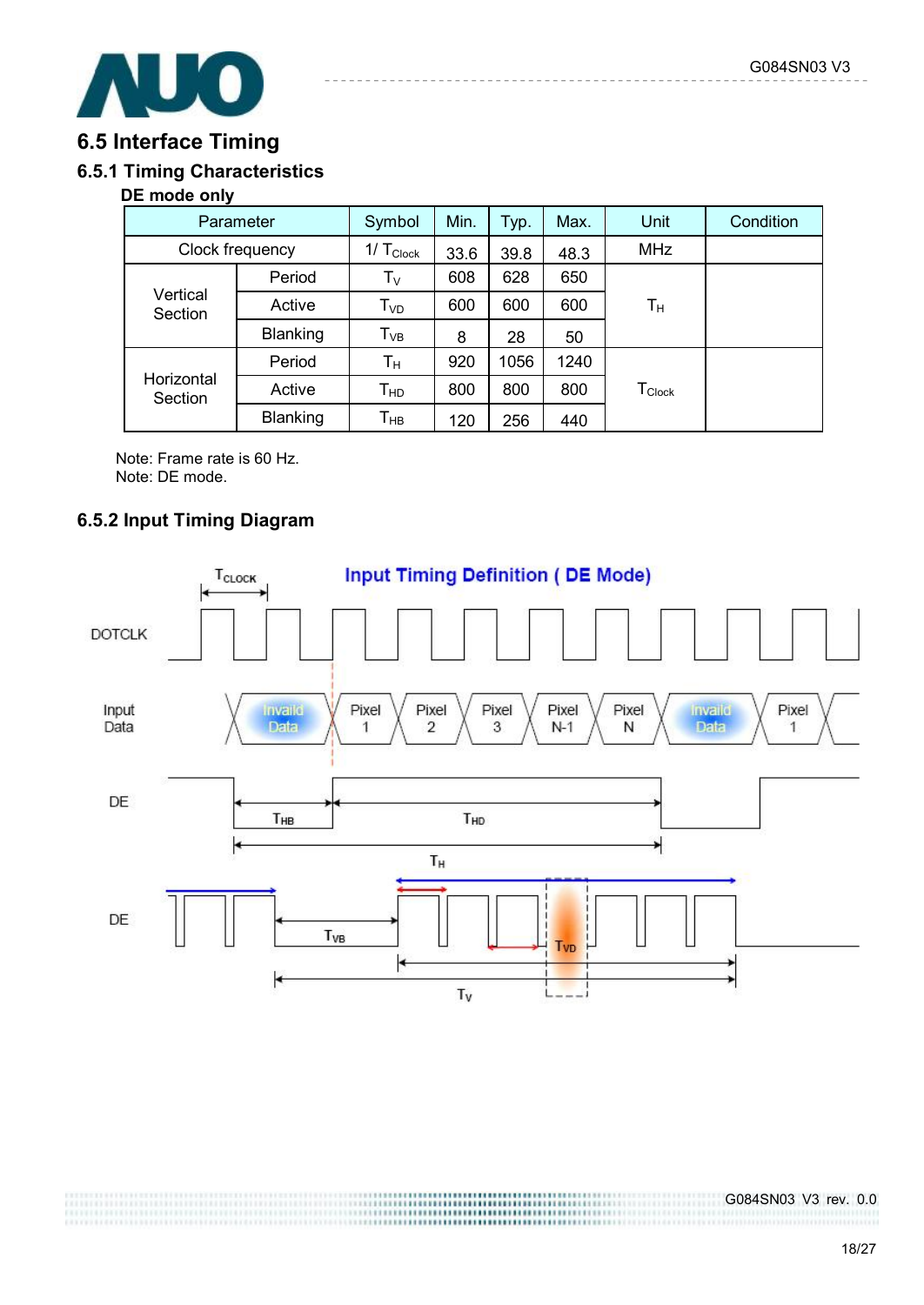

### **6.6 Power ON/OFF Sequence**

VDD power and lamp on/off sequence is as below. Interface signals are also shown in the chart. Signals from any system shall be Hi-Z state or low level when VDD is off.



|                  |      |       |              | $\tilde{\phantom{a}}$ |
|------------------|------|-------|--------------|-----------------------|
| <b>Parameter</b> |      | Value | <b>Units</b> |                       |
|                  | Min. | Typ.  | Max.         |                       |
| T <sub>1</sub>   | 0.5  |       | 10           | [ms]                  |
| $\mathbf 2$      | 30   | 40    | 50           | [ms]                  |
| 3                | 200  |       |              | [ms]                  |
| 4                | 0.5  |       | 10           | [ms]                  |
| T <sub>5</sub>   | 10   |       |              | [ms]                  |
| T <sub>6</sub>   | 10   |       |              | [ms]                  |
| T7               | 0    |       |              | [ms]                  |
| T <sub>8</sub>   | 10   |       |              | [ms]                  |
| T <sub>9</sub>   |      |       | 10           | [ms]                  |
| T <sub>10</sub>  | 110  |       |              | [ms]                  |
| T <sub>11</sub>  | 0    | 16    | 50           | [ms]                  |
| T <sub>12</sub>  |      |       | 10           | [ms]                  |
| T <sub>13</sub>  | 1000 |       |              | [ms]                  |

#### **Power ON/OFF sequence timing**

The above on/off sequence should be applied to avoid abnormal function in the display. Please make sure to turn off the power when you plug the cable into the input connector or pull the cable out of the connector.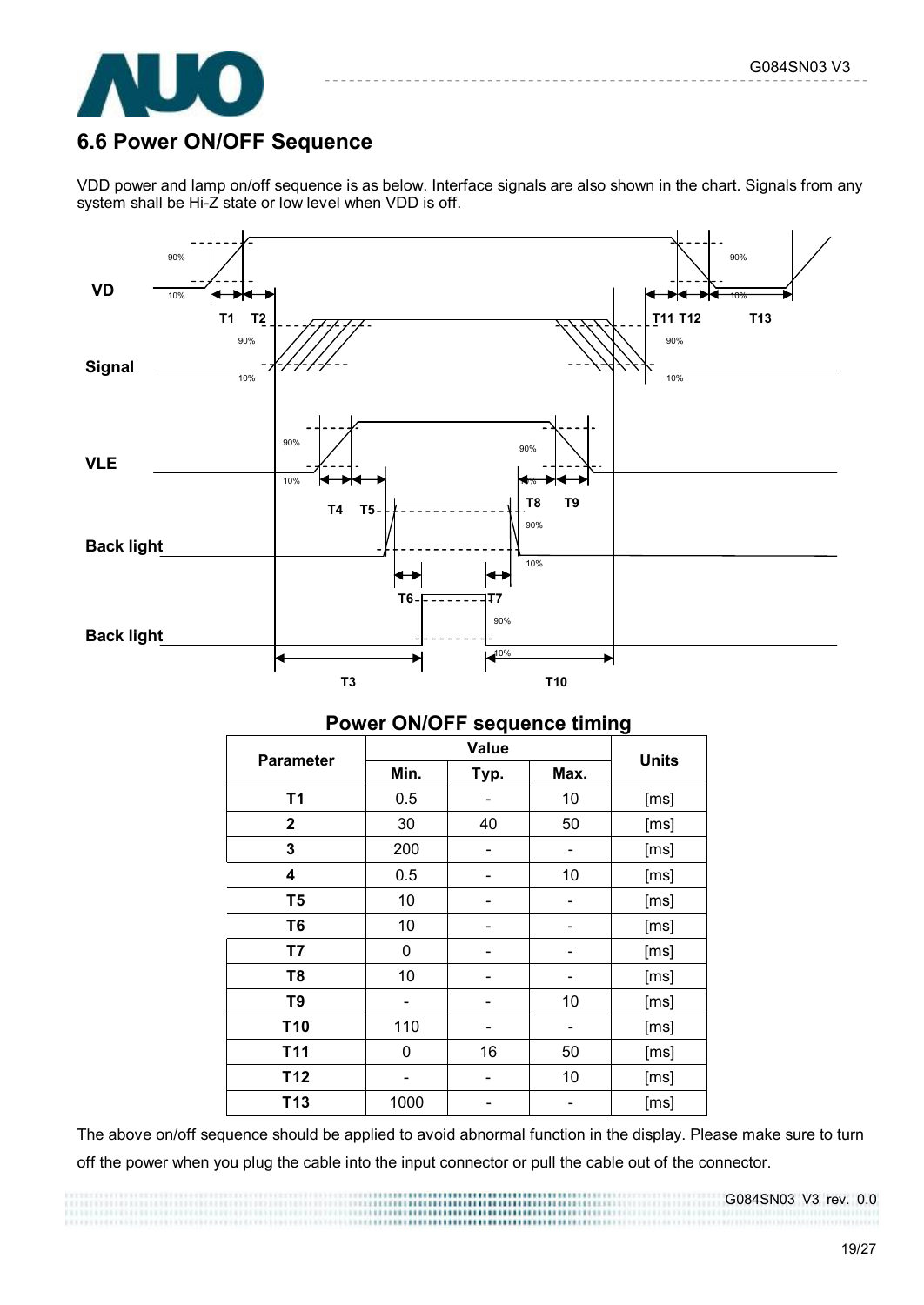

## **7. Connector & Pin Assignment**

Physical interface is described as for the connector on module. These connectors are capable of accommodating the following signals and will be following components.

# **7.1 TFT LCD Module: LVDS Connector**

| <b>Connector Name / Designation</b> | <b>Signal Connector</b>    |
|-------------------------------------|----------------------------|
| Manufacturer                        | <b>STM</b>                 |
| <b>Connector Model Number</b>       | MSB24013P20 or compatible. |
| Adaptable Plug                      | P24013P20 or compatible.   |

| Pin No. | <b>Signal Name</b> | Pin No. | <b>Signal Name</b> |
|---------|--------------------|---------|--------------------|
|         | VDD                | 2       | <b>VDD</b>         |
| 3       | UD                 | 4       | LR                 |
| 5       | RxIN1-             | 6       | RxIN1+             |
|         | <b>GND</b>         | 8       | RxIN2-             |
| 9       | RxIN2+             | 10      | <b>GND</b>         |
| 11      | RxIN3-             | 12      | RxIN3+             |
| 13      | <b>GND</b>         | 14      | <b>RxCKIN-</b>     |
| 15      | <b>RxCKIN+</b>     | 16      | <b>GND</b>         |
| 17      | <b>SEL 68</b>      | 18      | <b>NC</b>          |
| 19      | RxIN4-             | 20      | RxIN4+             |

# **7.2 Backlight Unit(CN2): LED Driver Connector**

| <b>Connector Name / Designation</b> | <b>Lamp Connector</b>                |
|-------------------------------------|--------------------------------------|
| Manufacturer                        | Enterv                               |
| <b>Connector Model Number</b>       | ENTERY 3808K-F04N-02R or compatible. |
| <b>Mating Model Number</b>          | H208K-P04N-02B or compatible.        |

............................ 

| Pin#<br>Symbol |                    | <b>Pin Description</b>     |
|----------------|--------------------|----------------------------|
|                | VCC                | 12V input                  |
| 2              | <b>GND</b>         | <b>GND</b>                 |
| 3              | Display_ON/OF<br>F | +5.0V or +3.3 V:ON, 0V:OFF |
|                | Dimming            | PWM                        |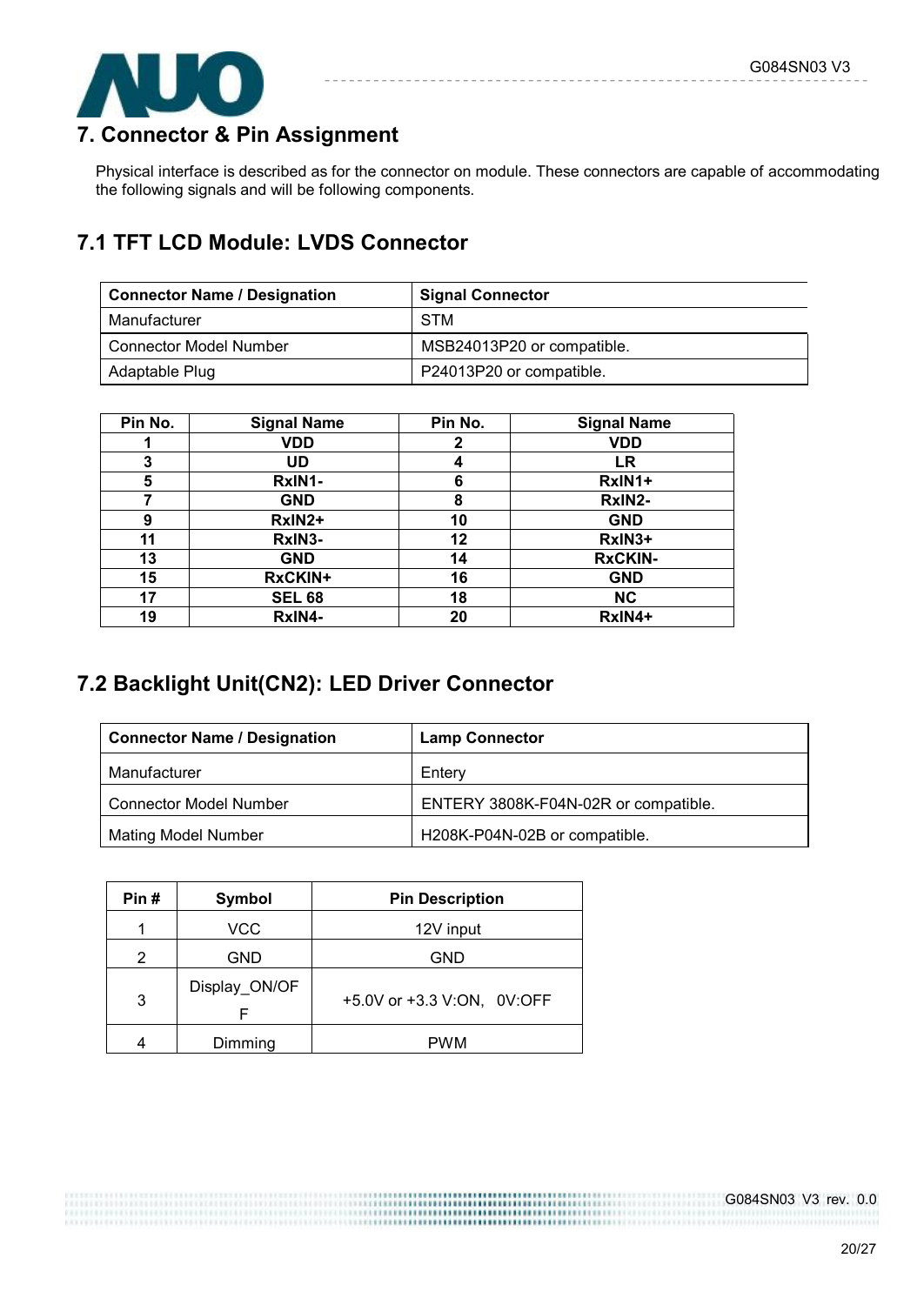

# **7.3 LED Light Bar Input Connector (CN3):**

| <b>Connector Name / Designation</b> | <b>Lamp Connector</b>                |
|-------------------------------------|--------------------------------------|
| Manufacturer                        | Enterv                               |
| <b>Connector Model Number</b>       | ENTERY 3808K-F04N-02R or compatible. |
| <b>Mating Model Number</b>          | H208K-P04N-02B or compatible.        |

 $- - - - - -$ 

 $- - - - -$ 

| Pin# | Symbol          | <b>Pin Description</b> |
|------|-----------------|------------------------|
|      | VOUT            | High voltage           |
| າ    | FB1             | Low voltage            |
| 3    | FB <sub>2</sub> | High voltage           |
|      | FB3             | Low voltage            |

21/27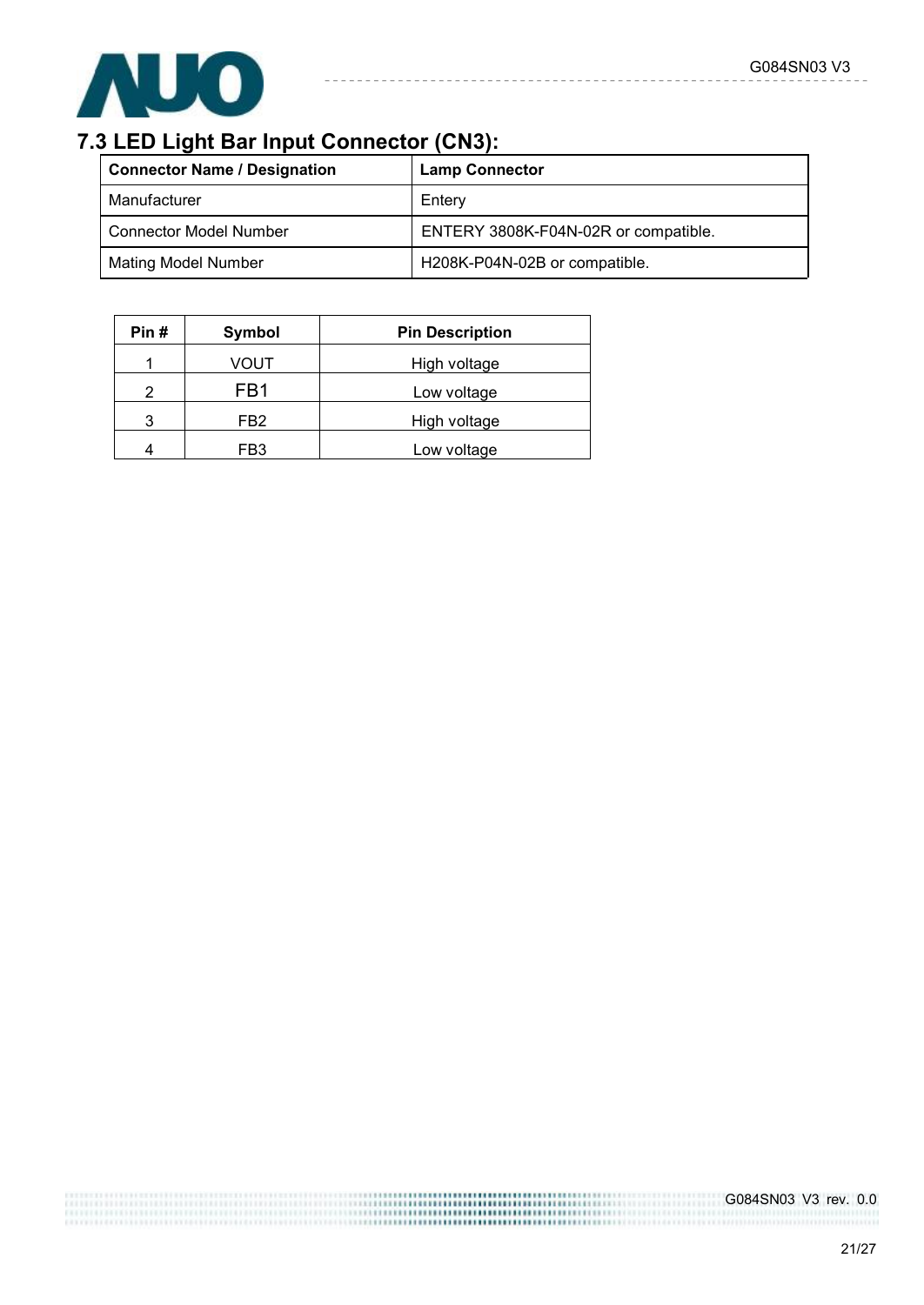

| <b>Items</b>                             | <b>Required Condition</b>                                                                                                                          | <b>Note</b> |
|------------------------------------------|----------------------------------------------------------------------------------------------------------------------------------------------------|-------------|
| Temperature<br><b>Humidity Bias</b>      | 40℃/90%,300 hours                                                                                                                                  |             |
| <b>High Temperature</b><br>Operation     | 70°C, 300 hours                                                                                                                                    |             |
| Low Temperature<br>Operation             | -20 $\degree$ C,300 hours                                                                                                                          |             |
| <b>Hot Storage</b>                       | 70°C, 300 hours                                                                                                                                    |             |
| Cold Storage                             | -20 $^\circ\!$ ,300 hours                                                                                                                          |             |
| <b>Thermal Shock</b><br>Test             | .20℃/30 min ,60℃/30 min ,100cycles                                                                                                                 |             |
| <b>Shock Test</b><br>(Non-Operating)     | 50G, 20ms, Half-sine wave, (±X, ±Y, ±Z)                                                                                                            |             |
| <b>Vibration Test</b><br>(Non-Operating) | 1.5G, $(10~200Hz, P-P)$<br>30 mins/axis (X, Y, Z)                                                                                                  |             |
| On/off test                              | On/10 sec, Off/10 sec, 30,000 cycles                                                                                                               |             |
| <b>ESD</b>                               | Contact Discharge: $\pm$ 8KV, 150pF(330 $\Omega$ ) 1ec, 8 pont, 25 times/ point<br>Air Discharge: ± 15KV, 150pF(330Ω) 1ec, 8 pont, 25 times/ point | Note 1      |

 $- - -$ 

Note1: According to EN61000-4-2, ESD class B: Soe perormance degradation allowed. No data lost

. Self-recoverable. No hardware failure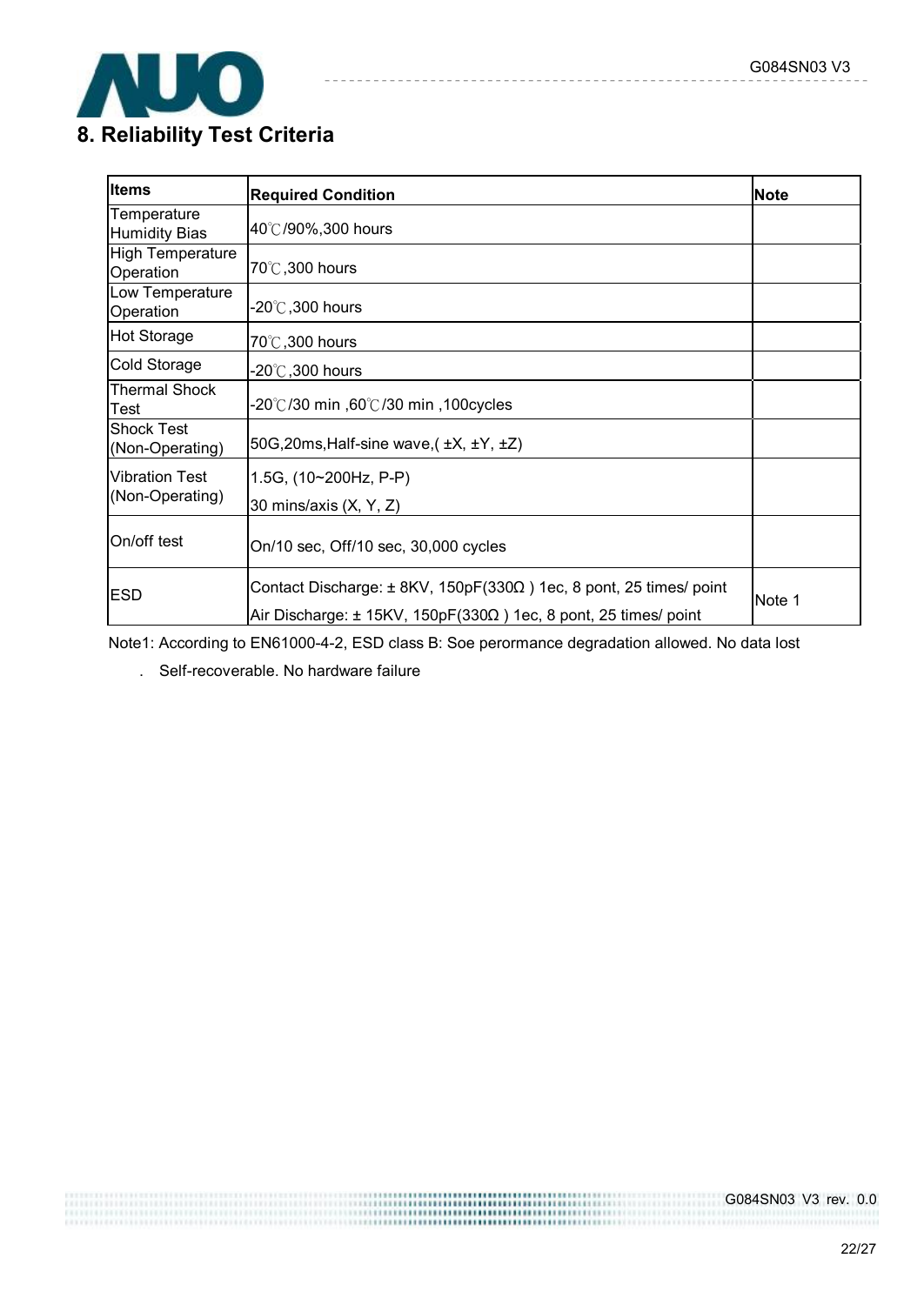

#### G084SN03 V3

### **9.1 LCM Front View**



23/27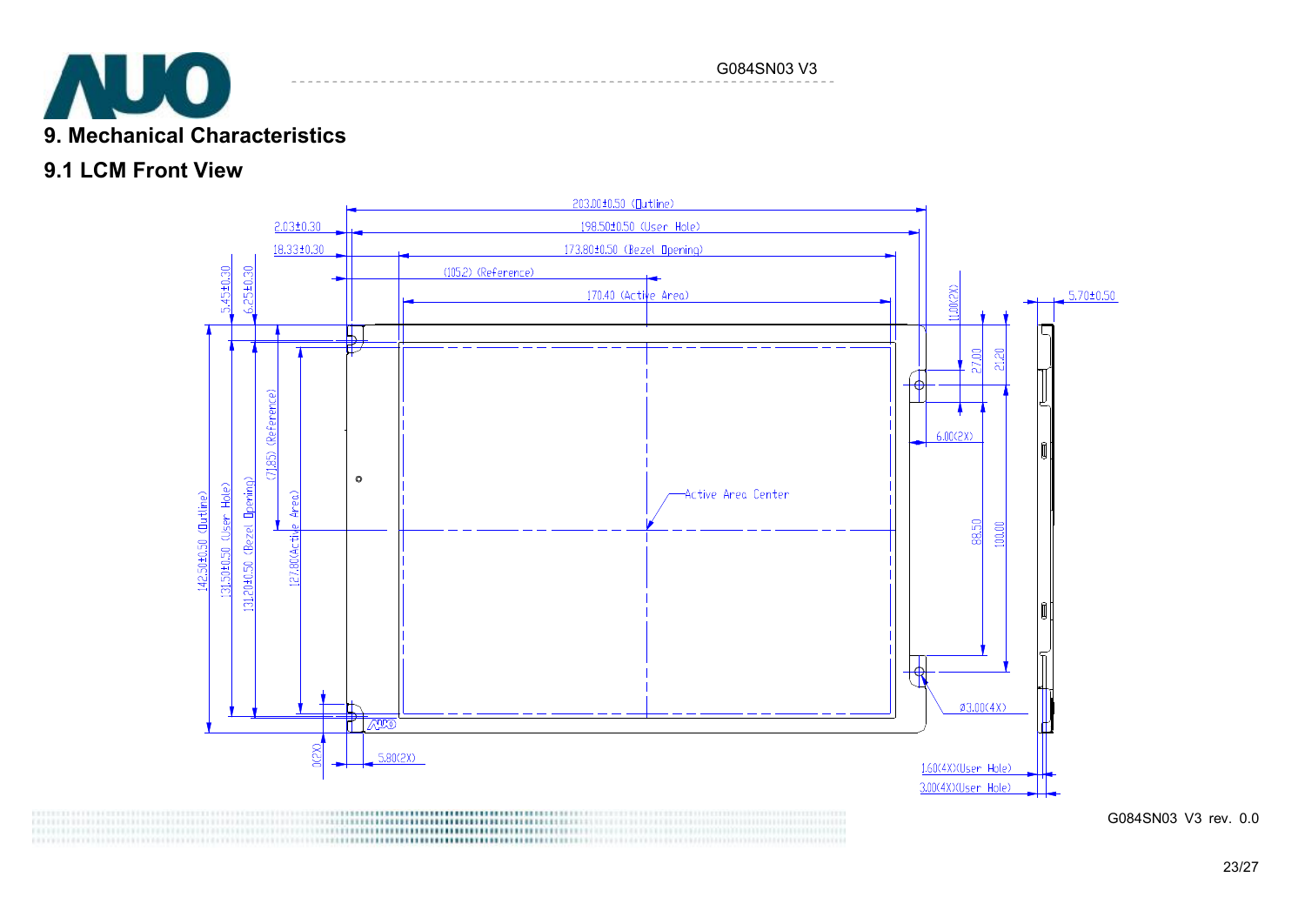G084SN03 V3





**NOTE:** 1.CN1: THE INTERFACE CONNECTOR IS DF19K-20P-1H (HRS) OR AUD APPROVED<br>CN2: THE LED CONNECTOR IS - OR AUD APPROVED EQUIVALENT.<br>2.TOLERANCE IS ±0.5mm IF NOT SPECIFIED.

 EQUIVALENT.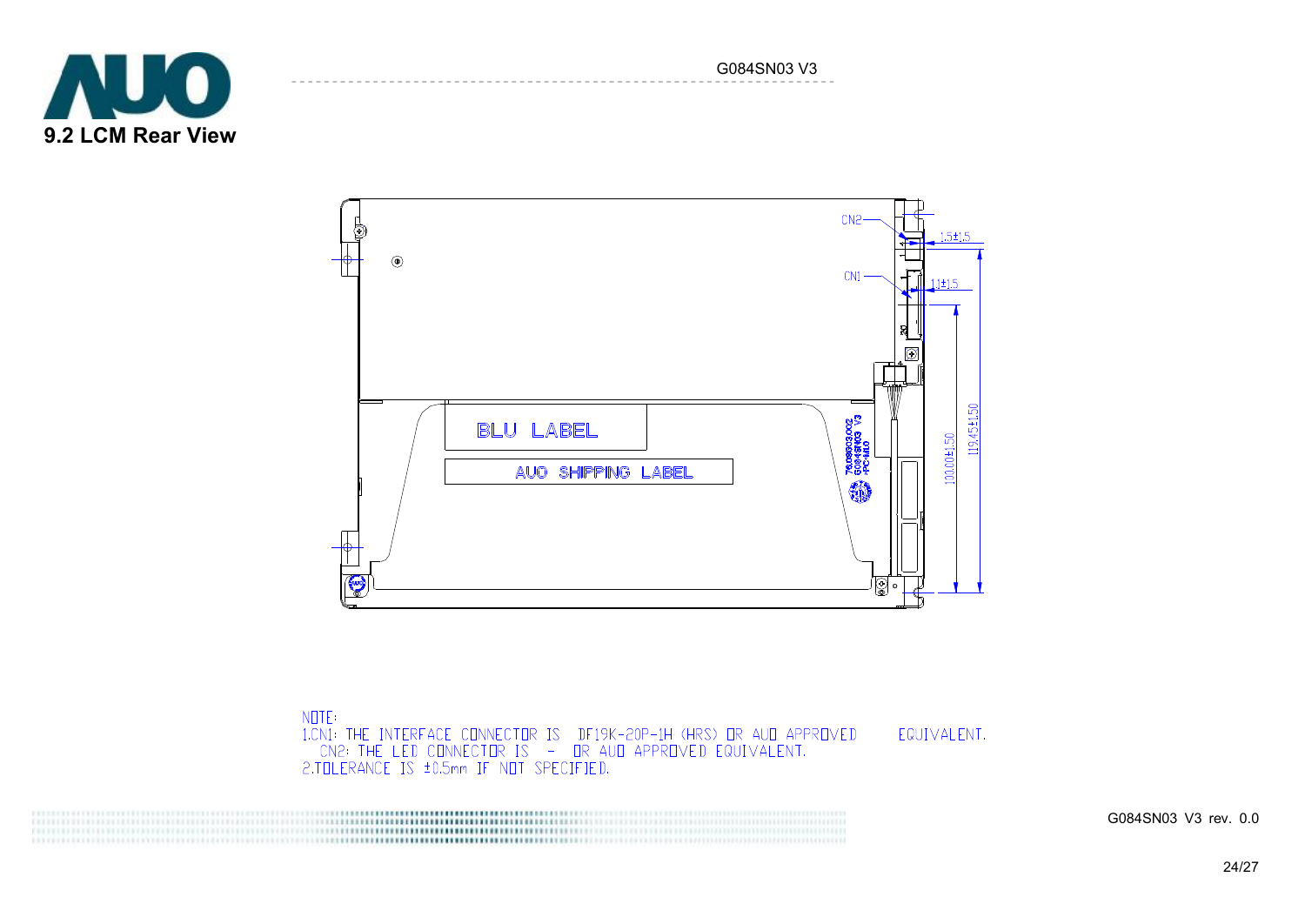

**10. Label and Packaging** 

**10.1 Shipping Label** (on the rear side of TFT-LCD display)



**Manufactured XX/XX Model No: G084SN03 V.3 AU Optronics MADE IN CHINA (Sxx)** 



# **10.2 Carton Package**

,,,,,,,,,,,,,,,,,,,,,,,,,,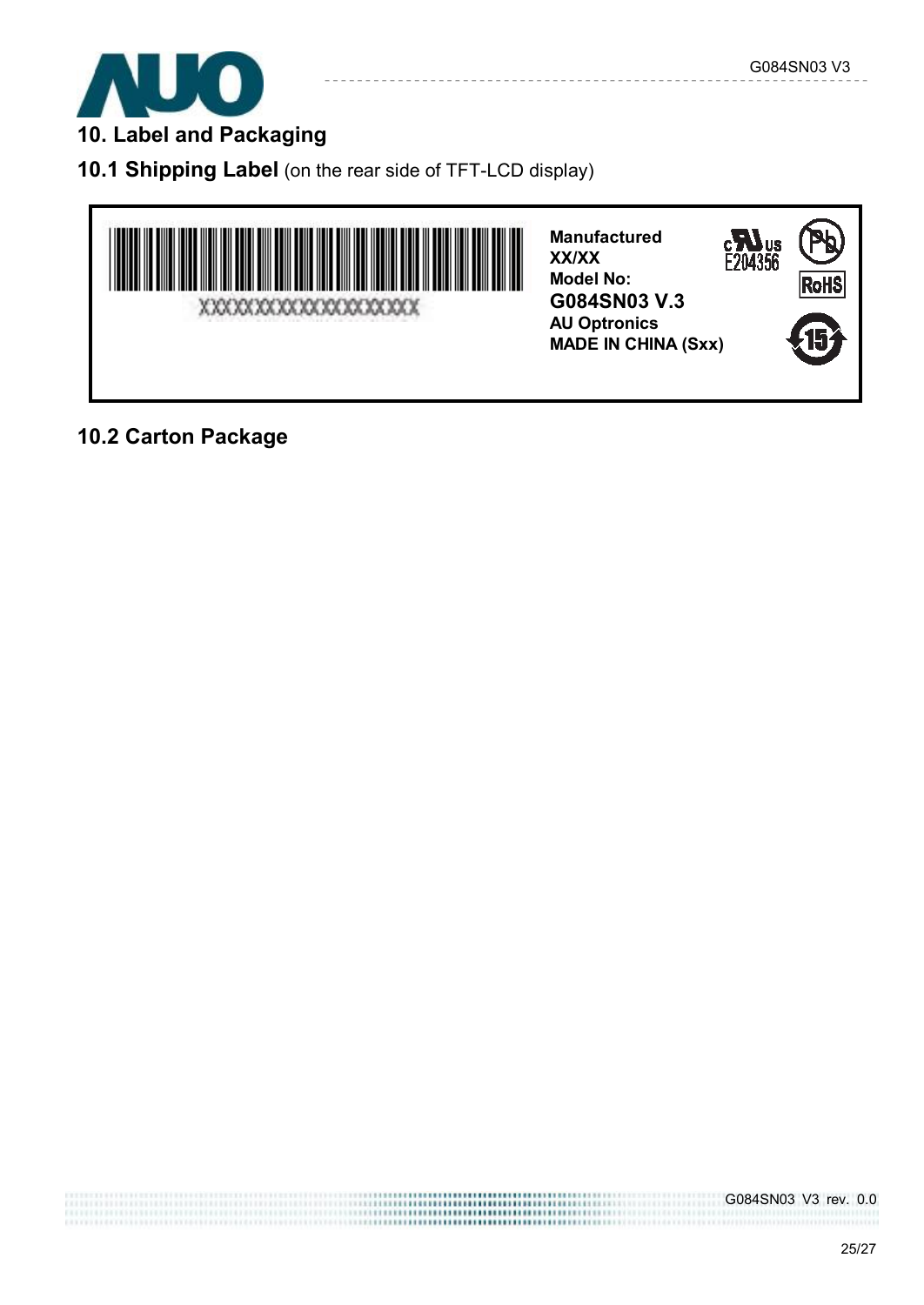



#### NOTE :

- 1. Max. Capacity: 30 LCD Modules/Carton. 2. Max. Weight: 12 Kg/Carton.
- 3. M eas : 600 m m \*353m m \*210m m .



### **11 Safety**

### **11.1 Sharp Ee Requirements**

There will be no harp edges or corners on the display assembly that could cause injury.

### **11.2 ateials**

#### **11.2.1 xicity**

There will be no carcinogenic materials used anywhere in the display module. If toxic materials are used, they will be reviewed and approved by the responsible AUO toxicologist.

#### **11.2.2 Flammability**

All components including electrical components that do not meet the flammability grade UL94-V1 in the module will complete the flammability rating exception approval process.

G084SN03 V3 rev. 0.0

EPP Cushion